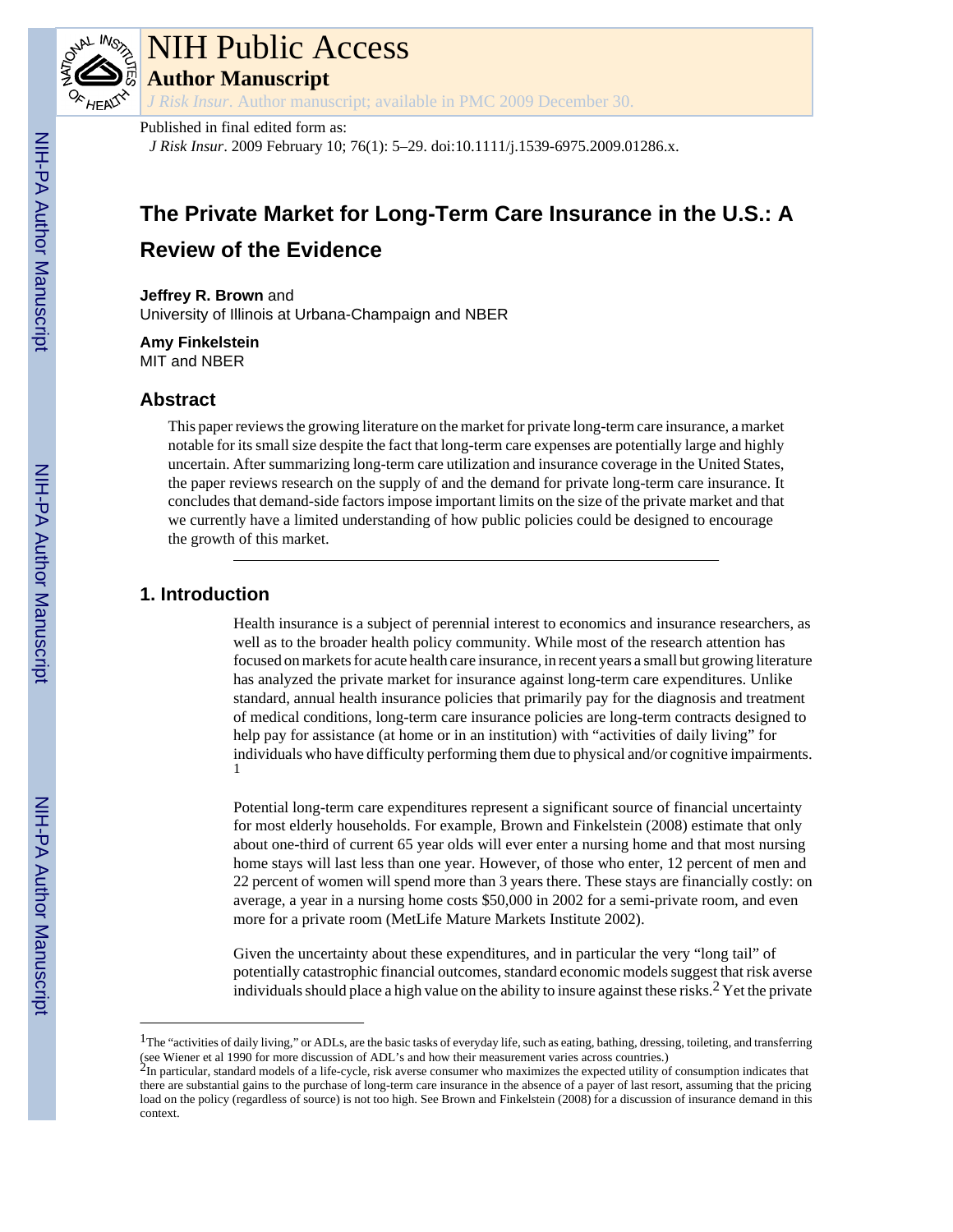market for long-term care insurance is not very well-developed in the U.S., leaving much longterm care expenditure risk uninsured. Only 4 percent of long-term care expenditures are paid for by private insurance policies, while one-third are paid for out of pocket (Congressional Budget Office 2004). By contrast, in the health sector as a whole, private insurance pays for 35 percent of expenditures and only 17 percent are paid for out of pocket (National Center for Health Statistics 2002).

The extremely limited private insurance coverage for long-term care expenditures has important implications for the ability of the elderly to engage in optimal consumption smoothing, and therefore may have first-order welfare effects for the elderly. In addition, because large uninsured medical expenditure shocks can rapidly deplete one's resources, the lack of private insurance may have important welfare implications for the children of the uninsured as well. The number of U.S. residents over the age of 85 - a population among which the need for long-term care is quite prevalent – is projected to increase from just over 5 million in 2006 to over 20 million in 2050 (Oxford Analytica 2007). As such, the welfare implications of the limited private insurance market will only become more pronounced in the coming decades.

The limited private market for long-term care insurance also has important implications for public policy. At an aggregate level, expenditures on long-term care services in 2004 accounted for 8.5 percent of all health care spending in the United States and about 1.2% of GDP (CBO, 2004). These long-term care expenditures are projected to triple in real terms over the next few decades, in large part due to the aging of the population (CBO, 1999). Because over one-third of Medicaid expenditures are already devoted to long-term care (U.S. Congress, 2004), there is rising concern among policy makers about the fiscal pressure that further growth in longterm care expenditures will place on federal and state budgets in the years to come. For example, in a much-publicized press release issued in October 2004, the National Governors Association announced that states spent nearly as much money on Medicaid in fiscal year 2003 as they did on K-12 education, and expressed concern that Medicaid may put an increasing "squeeze" on state budgets going forward (National Governors Association, 2004). As a result, there is growing interest in stimulating the market for private long-term care insurance.

This article reviews the rapidly growing –but still nascent – body of work dedicated to better understanding the private long-term care insurance market in the United States. A general theme of our review is that, while we have learned much from the existing research, many important questions remain unexplored and unresolved. Updating and extending the existing analysis is thus an important area for future research.

The paper is organized as follows. Section 2 provides a brief overview of the distribution of long-term care utilization and its financing by various public and private payment sources. Section 3 reviews the literature on the supply of private insurance. It provides an overview of the private insurance market, including a discussion of the structure and pricing of a typical policy. It also describes the available empirical evidence on the existence of various supply side factors that may limit demand, including transaction costs, imperfect competition, asymmetric information and dynamic problems with long term contracting. Our reading of the evidence to date is that while supply side market imperfections appear to exist –and may pose substantial impediments to attempts to stimulate the private insurance market – solving these market problems is unlikely, by itself, to dramatically increase the amount of private long-term care insurance coverage.

Section 4 summarizes the literature on the demand for private long-term care insurance. It discusses factors that may limit consumer demand for insurance in spite of the highly uncertain nature of the expenditures. These include limited consumer rationality, the possibility that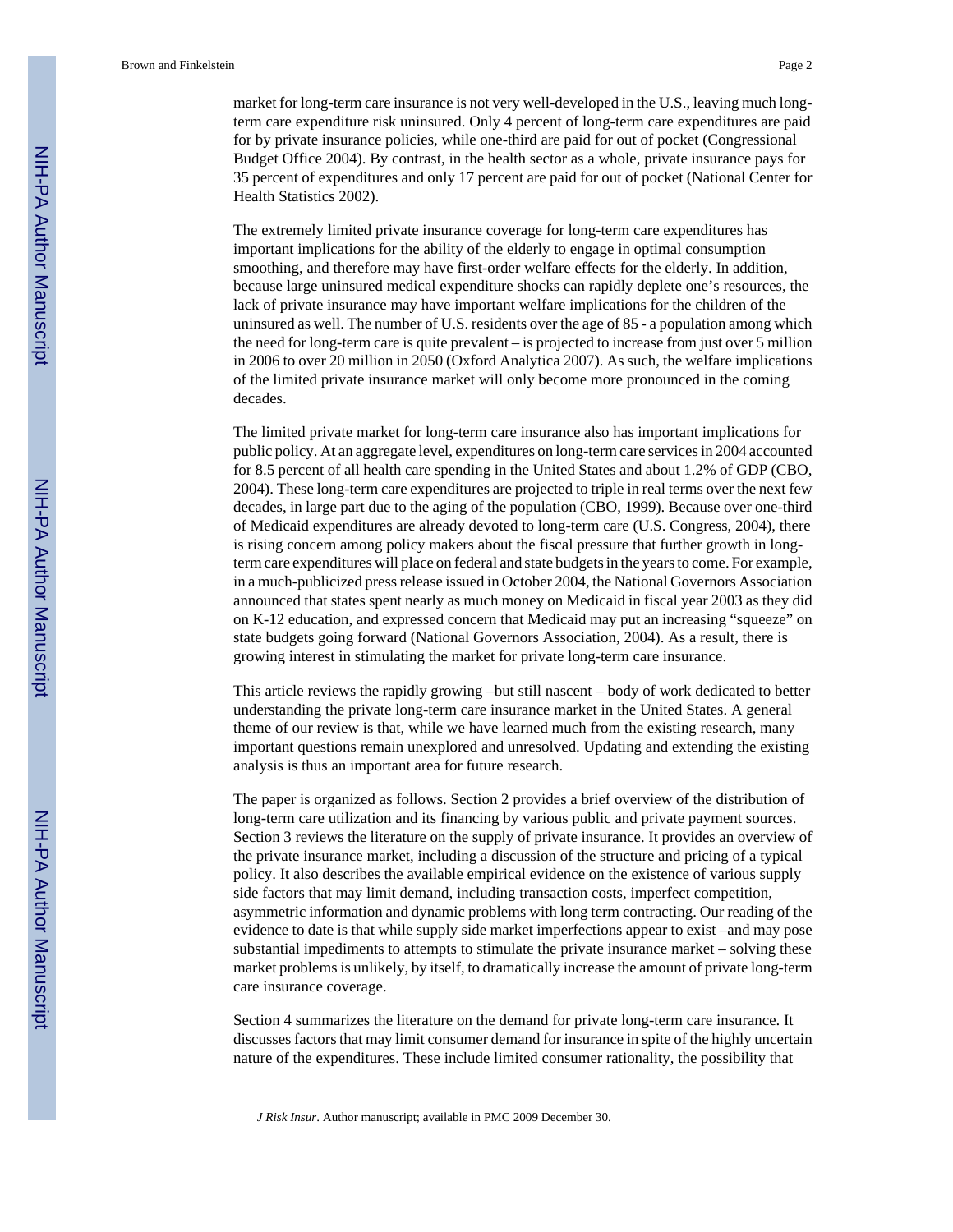individuals may not value consumption as highly when institutionalized, as well as the availability of imperfect but cheaper substitutes for formal insurance, such as the public insurance provided by the means-tested public Medicaid program, financial transfers from children, or unpaid care provided by family members. Our reading of the existing literature is that it provides evidence consistent with a potential role for each of these factors, and that there is a quantitatively important role for Medicaid in crowding out private insurance demand.

Section 5 provides a brief discussion of some of the challenges in designing public policy to stimulate the private market for long-term care insurance. In the concluding section, we highlight some important directions for future work. We emphasize that the quantitative importance of many of the potential demand side factors that may limited the private insurance market remains unexplored, and that there is a critical need for more work that can shed light on the likely impact of potential or actual public policy interventions designed to stimulate the private insurance market.

It is worth noting that, in addition to the large literature on private long-term care insurance that is summarized in this paper, there is a broader literature about non-insurance aspects of long-term care provision, which will not be summarized in this article. For example, researchers have extensively studied the market for nursing homes, including studies of the extent of competition and the supply of beds, as well as models of access and quality of care. Readers interested in this rich and interesting literature can find a very useful summary in Norton (2000).

# **2. Who Uses Long-Term Care and Who Pays for It?**

## **2.1 Utilization of Long-Term Care**

Long term care primarily consists of varying degrees of custodial care for individuals who have difficulty performing basic functions of daily living (such as bathing, dressing, eating or using the toilet) due to (permanent) physical and/or cognitive impairments. This care may be provided in an institution (such as a nursing home or assisted living facility) or at home. Institutional care is more expensive than home care, and accounts for the majority of long-term care expenditures; less than one-third of total long-term care expenditures are devoted to home health care (CBO 2004).

A number of studies (e.g., Dick et al 1994, Kemper and Murtaugh 1991, Murtaugh et al 1997, Society of Actuaries 1992) have estimated nursing home utilization among the elderly. Brown and Finkelstein (2007, 2008) make use of the "Robinson model" that also includes transitions across assisted living and home health care, in addition to nursing homes.<sup>3</sup> Table 1 compares the some of the key summary statistics about nursing home utilization across these studies. Perhaps not surprisingly, given the overlap in the data sets used to construct the distribution estimates, the various models report broadly similar patterns of use. The probability that a 65 year old individual will use a nursing home at some point in his or her life is quite substantial, with estimates ranging from 35 to nearly 50 percent. In the two studies that report probabilities by gender, the probability of ever using a nursing home is substantially higher for women than for men.

Conditional on the 65 year old needing nursing home care at some point in life, the average age of entry is 83. This is notable because the purchase of long term care insurance tends to occur substantially earlier, often in one's 60's (Health Insurance Association of America,

<sup>&</sup>lt;sup>3</sup>The Robinson model, which is also based on the National Nursing Home Survey and the National Long Term Care Survey, is explained in more detail in Robinson (1996) and Brown and Finkelstein (2004).

*J Risk Insur*. Author manuscript; available in PMC 2009 December 30.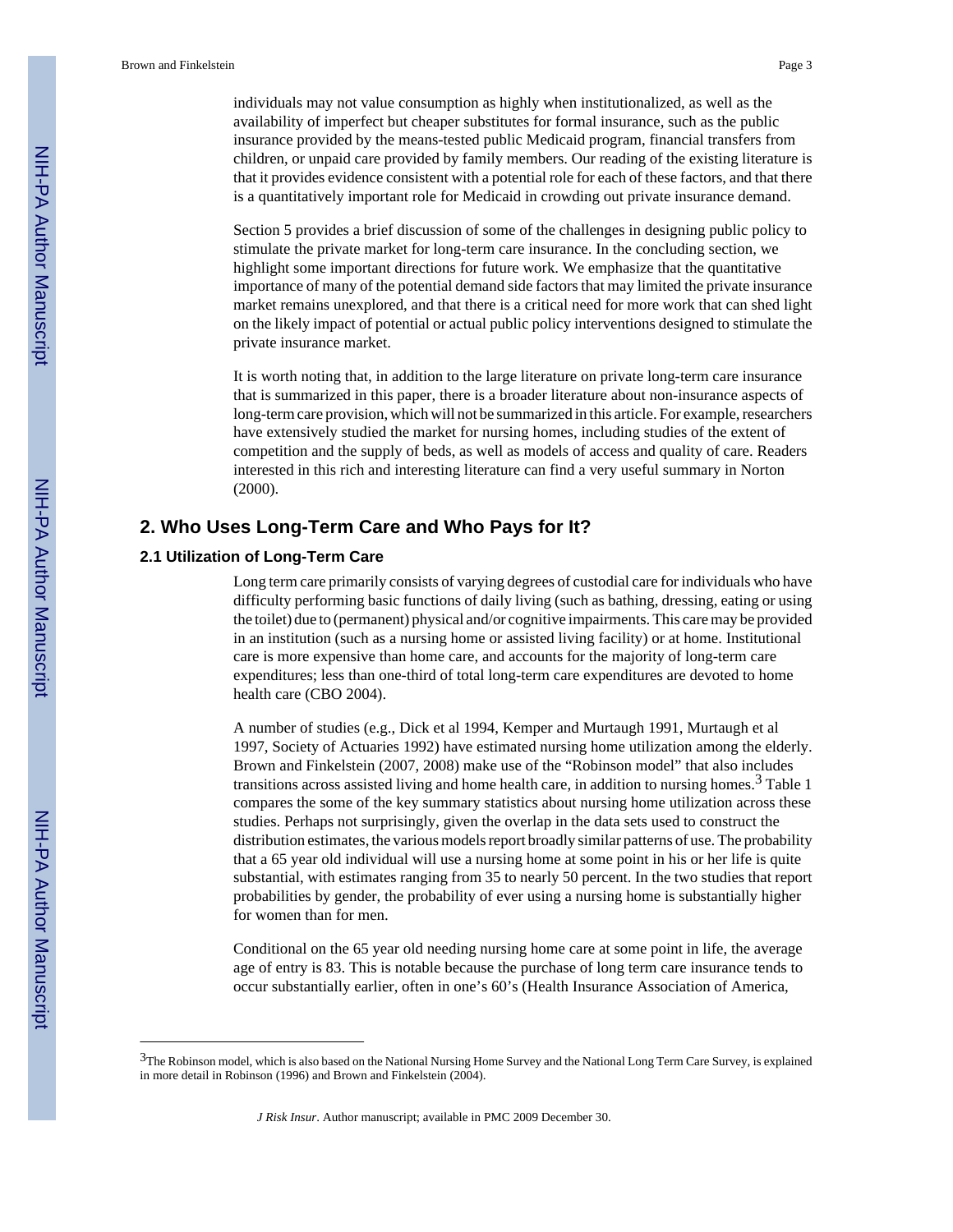The remaining columns help to characterize the distribution of nursing home stays, and underscore the tremendous ex ante uncertainty about the total lifetime care costs that an individual may experience. For example, whereas the average stay varies from 1.8 to 2.7 years, depending on the study, there is tremendous variation around this average. 45 to 60 percent of all stays last less than one year, whereas 11 to 21 percent last 5 years or longer. The financial uncertainty imposed by this distribution is the basic rationale for why this is such a natural environment to expect individuals to have a high demand for insurance.

# **2.2 How is Long-Term Care Financed?**

According to the CBO (2004), when informal unpaid care is excluded, Medicaid, the public health insurance program for the indigent, is the single largest source of funding for long-term care expenditures, covering approximately 35 percent of all expenditures. Medicaid is a secondary payer relative to any private insurance policy, meaning that if an individual with private long-term care insurance is eligible for Medicaid, the private policy must pay whatever benefits it owes before Medicaid makes any payments. Medicaid is also a means-tested payerof-last resort, meaning that it will cover an individual's long-term care expenditures only when his income and assets are below the qualifying thresholds. As a result, Medicaid is likely to be an imperfect substitute for private insurance: it allows the individual to keep very little in the way of income and assets to finance non-care consumption while receiving Medicaid-financed long term care or to consume or bequeath after exiting from care. Of course, individuals may try to "hide" assets from Medicaid by transferring them to a spouse or children. In order to make this more difficult, state Medicaid programs impose a 3 to 5 year look back period on assets (Stone, 2002). The fact that one-third of long-term care expenditures are paid for out of pocket points to limits to individuals' ability to "game" the Medicaid system.

After Medicaid, the second largest source of financing – comprising 33 percent of total spending on formal care – is out-of-pocket payments. This underscores the potentially costly nature of long-term care and the highlights the initial "puzzle" of why so few people private insure given the large dollars involved.

Medicare, the public health insurance program for the elderly, covers another 25 percent of total expenditures. However, approximately half of these expenditures are for short-term nursing home stays designed to help beneficiaries recover from acute illnesses rather than to provide for long-term care per se. Arguably, such expenditures should be excluded from estimates of long-term care expenditures; most private insurance contracts, for example, define reimbursable long term care expenditures to be care for a chronic condition, rather than acute rehabilitative care (see e.g. Wiener et al., 2000, Lewis et al., 2003). The remaining Medicare dollars cover home health benefits, which has evolved to cover genuine long-term care. In contrast to Medicaid, Medicare coverage is not means tested and Medicare is a primary payer; it thus pays first, even if the individual has private insurance.

Private insurance covers only 4 percent of all care, while the remaining 3 percent is covered from other sources (e.g., charity).

# **3. The Supply of Long-Term Care Insurance: Coverage, Benefits and Prices**

#### **3.1 Who Owns Private Long-Term Care Insurance, and What Types of Contracts do they Buy?**

The market for long-term care insurance in the U.S. is primarily an individual, rather than a group, market. Indeed, whereas employer-sponsored insurance policies are the most common form of private insurance for acute health care, group policies for long-term care were not even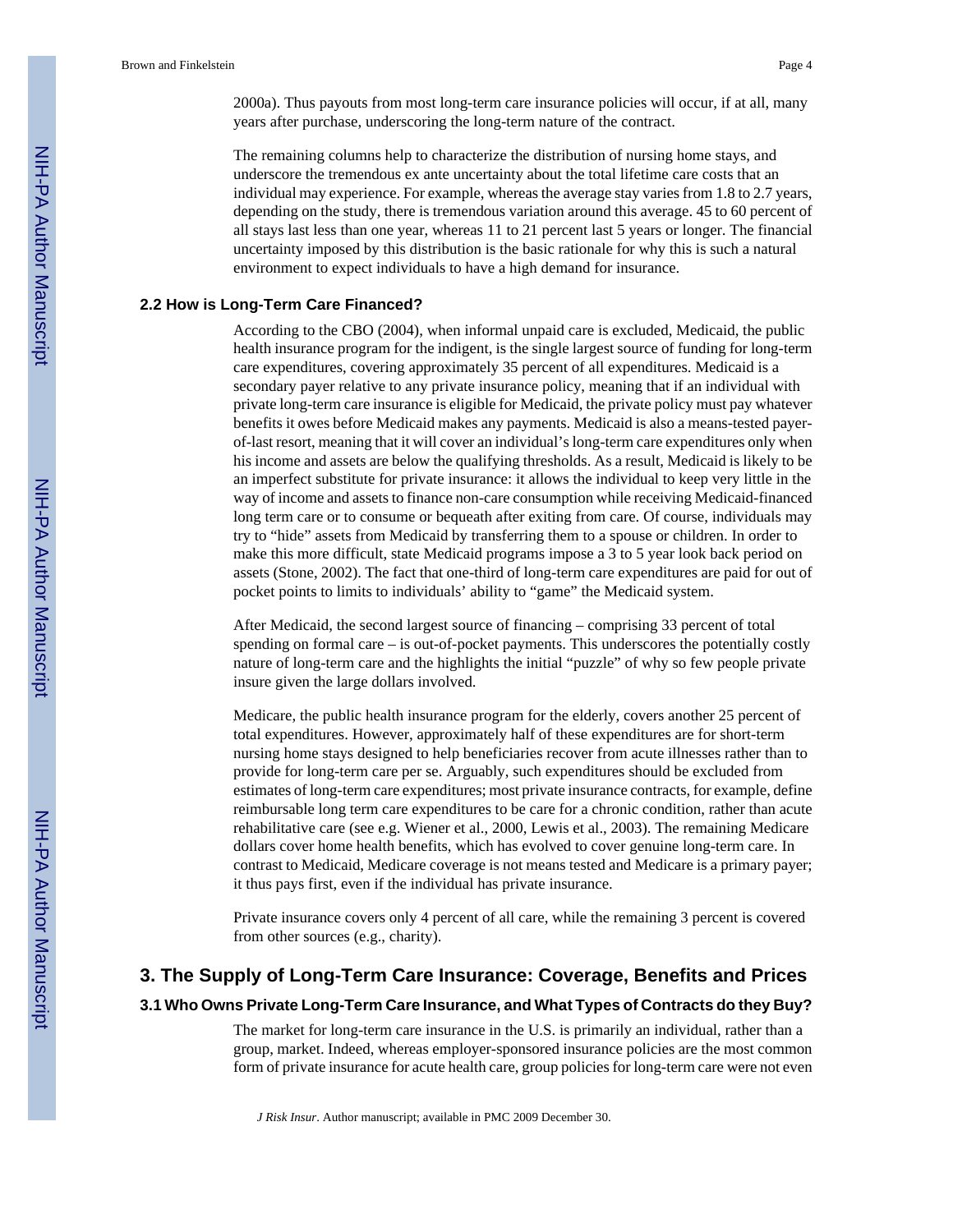available prior to 1987 (Scanlon, 1992) and by the late 1990s accounted for only 20 percent of policies sold (Health Insurance Association of America, 2000b)..

Table 2 reports descriptive statistics on private long-term care insurance coverage rates among the elderly from the 2000 Health and Retirement Study. Only about 10 percent of individuals age 60 and over own a private long-term care insurance policy. Over three-quarters of the policies held by the sample cover both institutional care and home care, while about one-quarter do not cover home care (not shown). The probability of owning a policy is quite similar among men and women, at 10.1 and 10.7 percent respectively. Married individuals are more likely to own a policy (11.8 percent) than singles (8.4 percent). By looking across columns, one can also see that the probability of ownership rises sharply with wealth. An industry survey of longterm care insurance purchasers in 2000 suggests that among individuals age 55 and older, the average age of buyers was around 67 years of age (HIAA, 2000a).

Brown and Finkelstein (2007) present detailed information on the characteristics of insurance policies that were sold in 2002. Most policies have an "elimination period," typically 30 to 100 days in length, which is the number of days a person must be in care before insurance payments commence; this is analogous to a deductible in other insurance contracts. Most policies also specify a maximum "benefit period," often 1 to 5 years, which caps the total number of days that an individual can receive benefits. Policies are typically written to provide payments equal to the cost of care but only up to a specified maximum daily benefit. The modal daily maximum benefit is \$100, substantially below the contemporaneous daily cost of most nursing homes which averaged \$143 per day nationwide for a semi-private room in 2002, with private rooms costing even more (MetLife Mature Markets Institute 2002. About 60 percent of policies have a daily benefit maximum that is fixed in nominal terms, despite the fact that long-term care costs have historically grown faster than the rate of inflation and the fact that the average age of first use of long-term care comes about 15 years after the average purchase age.

#### **3.2 How Comprehensive is the Coverage?**

Because of this benefit structure, most policies are not very comprehensive. Brown and Finkelstein (2007) calculate that the typical purchased policy covers only about one-third (34%) of the expected present discounted value of long-term care expenditures. This finding of substantial limitations on benefits helps to reconcile the fact that even though 10 percent of the elderly population owns private policies, private insurance payments account for less than 4 percent of payments for long-term care expenditures in the U.S.

This is problematic not just because the policies are not very comprehensive on average, but also because much of the lack of comprehensiveness occurs precisely in those states of the world in which the financial costs of care are the greatest and for which consumers ought to value insurance the most. For example, the 1 to 5 year maximum benefit period leaves individuals exposed to the right tail of the distribution. Among those who enter institutionalized care (assisted living or nursing home), Brown and Finkelstein (2007) report that 38% of men and 48% of women will be in care for more than a year, and 7% of men and 15% of women will be in care for more than 5 years.

Brown and Finkelstein (2007) note that the limited coverage is primarily due to the daily benefit cap, rather than to the deductible or the maximum benefit period. Specifically, if one maintains the \$100 daily benefit cap, but eliminates the deductible and maximum benefit period, the comprehensiveness rises from 34% to 49%. In contrast, if one maintains those features, and instead eliminates the daily benefit cap, the comprehensiveness rises to 68%.

It is important to note that more comprehensive policies are available to consumers. For example, a consumer wishing to have a more comprehensive benefit package could purchase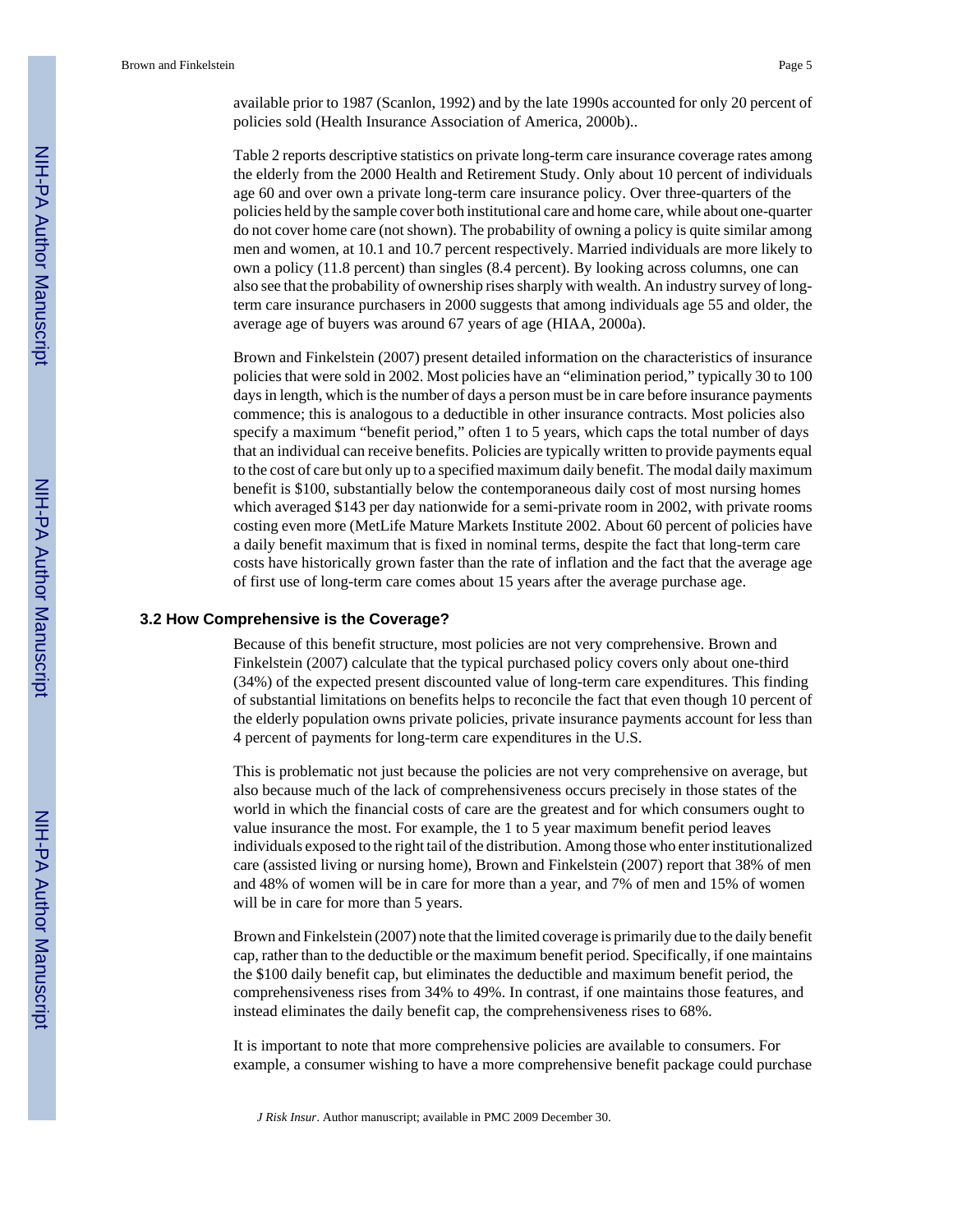a policy with no elimination period, an unlimited benefit period, and a daily benefit that rises each year by a pre-determined (e.g., 5%) rate. Brown and Finkelstein (2007) estimate that such a policy would cover over 90 percent of the expected present discounted value of long-term care expenditures. Yet despite the existence of these comprehensive policies, very few consumers purchase them. As will be noted below, the reason that people do not purchase more comprehensive policies does not appear to be driven by pricing. One might expect, for example, that more comprehensive policies suffer from more intense adverse selection, being purchased by those who expect to need care, thus making the price per unit of coverage more expensive. This turns out not to be the case, however, as the pricing loads on these policies tend to be quite similar to the loads on less comprehensive policies that people do buy.

# **3.3 The Pricing of Private Contracts**

The market for private long-term care insurance has traditionally been largely unregulated, although in the past decade the National Association of Insurance Commissioners (NAIC) has put forth model regulations to avoid setting rates at a level that will result in large future premium increases on entire blocks of business (NAIC 2002; Lewis et al, 2003). It is still too early to know whether these regulations will have a significant impact on the likelihood of rate increases over the long-run.

What we do know is that polices are currently offered at premiums that are substantially higher than actuarially fair levels. An actuarially fair policy (i.e. a policy with zero load) is one in which the expected present discounted value of premiums paid into the insurance company is equal to the expected present discounted value of benefits paid out to the policyholder. Brown and Finkelstein (2007) estimate that the typical policy purchased by an average 65 year old in the population and held until death has a load of 0.18; in other words, the buyer will on average get back only 82 cents in expected present discounted value benefits for every dollar paid in expected present discounted value premiums.4

Our estimate of the load rises substantially once we account for the fact that individuals often stop paying premiums at some point after purchase, and therefore forfeit any right to future benefits. Because the premium profile of these policies is heavily front-loaded relative to the expected time profile of benefit payments, accounting for policy forfeiture raises our central estimate of the average load considerably, from 18 cents on the dollar to 51 cents on the dollar.

This 51 cent load for long-term care insurance is substantially higher than loads that have been estimated in other private insurance markets. For example, the estimated load on life annuities purchased by a typical 65 year old in the population is about 15 to 25 cents on the dollar (e.g., Mitchell et al 1999) and the estimated load for health insurance policies is about 6 to 10 cents on the dollar for group health insurance and 25 to 40 cents on the dollar for the (less commonly purchased) non-group acute health insurance (Newhouse, 2002).

Importantly, however, these estimates of pricing loads are based on a unisex utilization rate. Yet utilization of long-term care differs tremendously by men and women, while the prices charged to men and women do not differ. As a result, when we estimate loads separately by men and women, we find that loads are about 25 to 50 cents per dollar of premium higher for men than for women.<sup>5</sup>

<sup>4</sup>Brown and Finkelstein (2007) describe the assumptions used in this calculations in much more detail. Transition probabilities are estimated based on the model of Jim Robinson. Data on average daily costs of care were taken from the Metlife Market Survey. These costs are projected forward under the assumption that LTC expenses will grow with average wage costs, which is assumed to be 1.5% over inflation, although we also conduct sensitivity tests to understand the impact of both higher and lower cost growth. Inflation is taken from the March 2002 differential between nominal and inflation indexed treasury securities.

*J Risk Insur*. Author manuscript; available in PMC 2009 December 30.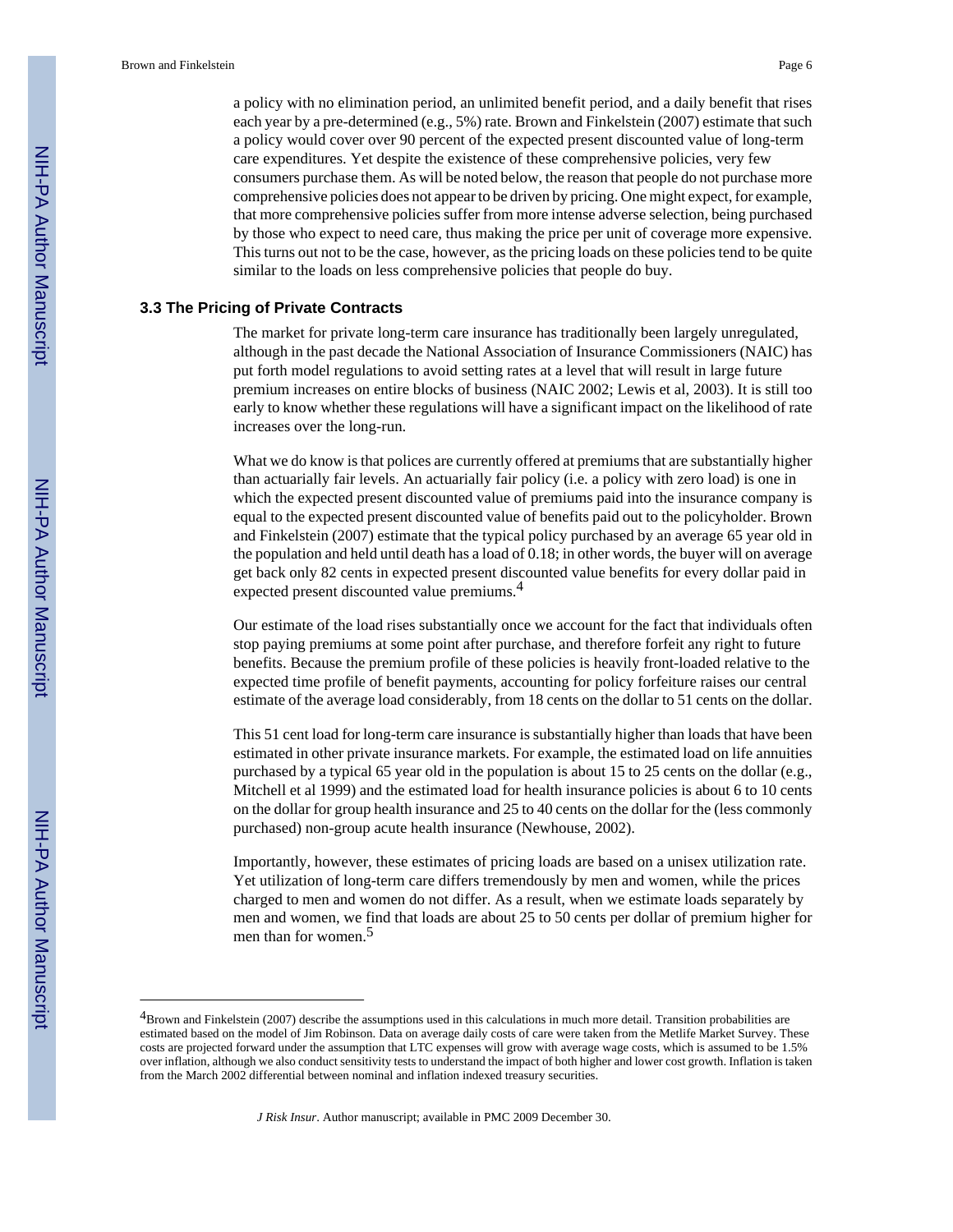There are, of course, numerous reasons that prices in this market may deviate from actuarially fair levels. First, insurance companies must mark up the price enough to cover transactions costs (e.g., the costs of underwriting the policies, administration of the contracts, etc.) and earn at least a zero economic profit. Second, the private market for these policies may be imperfectly competitive, although we know of no studies that have examined this for the long-term care insurance market specifically.

Third, the market may suffer from adverse selection or moral hazard. Consistent with such asymmetric information problems, Finkelstein and McGarry (2006) find evidence that individuals have private information about their long-term care utilization risk that insurance companies do not have, and that individuals with private information that they have higher expected long-term are utilization than the insurance companies would predict are more likely to have private long-term care insurance. Such asymmetric information likely impairs market efficiency as it makes it difficult for individuals to be able to buy private insurance at prices that are actuarially fair for them, given their (privately known) risk of long term care use. Yet asymmetric information is unlikely to be a cause of above-actuarially fair pricing. For Finkelstein and McGarry (2006) also find that the privately insured do not, on average, use more long term care than those without insurance. This is because there is also offsetting selection into the market from individuals with strong tastes for insurance (due e.g. to higher risk aversion) who are, in fact, lower risk than the insurance company would predict.

Fourth, a variety of dynamic contracting problems may lead to higher prices. These problems can arise because with long-term contracts, thus both sides must agree on the extent to which a premium payment schedule will be locked-in now for a benefit payment that, if paid, may be decades into the future. This raises concerns about how to handle the risk of bankruptcy of the insurance company (a point explored in the context of annuity demand by Babbel and Merrill 2006). As Cutler (1996) notes, the long-term nature of the contracts also exposes insurance companies to aggregate risks (such as nationally rising rates of long term care utilization or costs) that cannot be diversified away simply by pooling individual risks. The difficulty diversifying aggregate risk can lead insurers to avoid insuring long-term risk, such as by offering payments on an indemnity basis rather than a service benefit, and can also lead to higher prices. Yet another issue that can arise in long-term contracts is that individuals who learn over time that their health is better than expected will have an incentive to drop out of the insurance pool, thus raising the average risk of the pool and hence the average premium. Consistent with this explanation, Finkelstein, McGarry and Sufi (2005) find that individuals who let their long-term care insurance policies lapse are about one-third less likely to subsequently have a nursing home admission than those who maintain their coverage

## **3.4 Are Supply Constraints to Blame for the Small Market?**

The high loads in this market points to the existence of one or more of the various supply side market imperfections just described. However, Brown and Finkelstein (2007,2008) make the case that even if public policy could achieve actuarially fair pricing in this market, it is likely that the vast majority of the elderly would still find it unattractive to purchase private insurance. They base this conclusion on several complementary pieces of evidence. As already noted, unisex pricing in the face of significantly higher long term care utilization by women than by men results in dramatically higher loads for men than for women. Yet we do not observe significant differences in long-term care insurance coverage by gender. As noted in Table 2, the probability of owning insurance is very similar for men and women. Furthermore, among

<sup>5</sup>It is puzzling that an easily observable characteristic (such as gender) that is strongly correlated with expected insurance claims is not priced by insurance companies despite the absence of regulatory constraints from doing so. Such a puzzle is not unique to private longterm care insurance markets. Finkelstein and Poterba (2006) describe several other insurance markets in which insurers voluntarily forego pricing on observable and risk-relevant characteristics, and discuss several possible explanations.

*J Risk Insur*. Author manuscript; available in PMC 2009 December 30.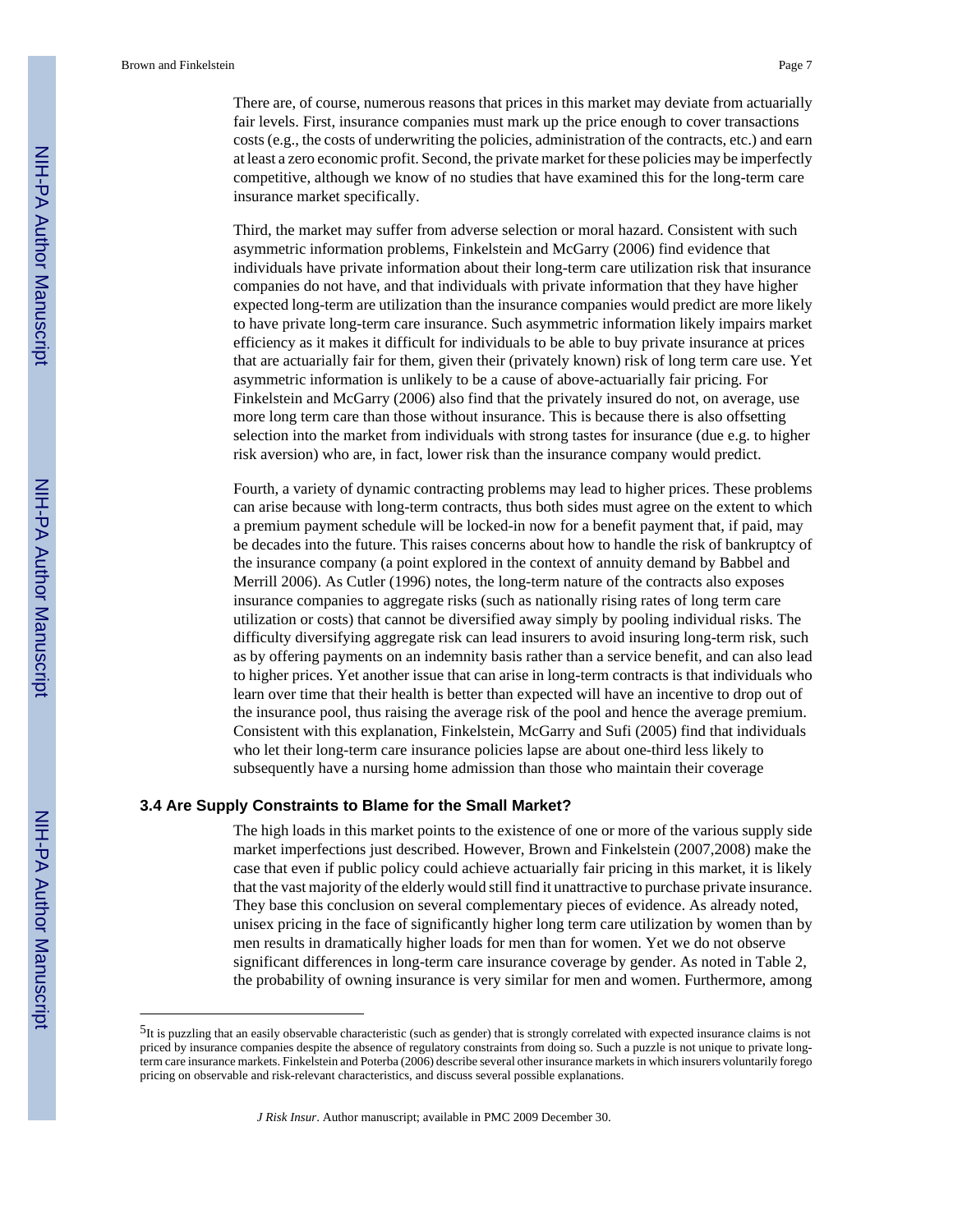those who purchase insurance, women do not purchase more comprehensive policies than men (Brown and Finkelstein) 2007. The similarity in insurance coverage by gender despite dramatic differences in loads suggests that something other than above-actuarially fair pricing is needed to explain the limited size of the private insurance market. Consistent with this conclusion, Brown and Finkelstein (2008) present calibration results from life-cycle simulations which suggest that even if, contrary to fact, the supply side of the market were "perfect," in that fully comprehensive policies were offered at actuarially fair rates, the majority of individuals would not purchase them. This suggests important limitations on the demand side of the market, and it is to a discussion of demand side limitations that we now turn. We note that the evidence of pricing and utilization by gender suggests that a necessary criterion for a demand-side explanation for the limited size of the private insurance market is that it curtails demand more for women than by men; we return to this point in Section 4.4 below, where we note that recent research suggests that Medicaid is likely to reduce demand for private insurance more for women than for men.<sup>6</sup>

# **4. The Demand for Private Long-Term Care Insurance**

A number of demand side explanations have been offered as a potential explanation for the small size of the market. One broad class of explanations is based on limited consumer knowledge or rationality that causes individuals to "mistakenly" not purchase insurance even when it is in their interest to do so. A second explanation is that individuals have a particular form of state-dependent utility that leads them to rationally choose not to purchase insurance because they place a low value on consumption while in care. A third broad class of explanations is the existence of potential substitutes for formal insurance. These include: (i) informal financial or in kind insurance provided by families (ii) illiquid housing equity that may be liquidated to pay for care; and (iii) the public insurance provided through Medicaid.

There is some evidence consistent with each of these potential explanations, although their relative quantitative importance is not yet apparent. It is possible that a combination of some or all of these factors may be important, and that even if one barrier is eliminated, the other factors may still conspire to limit demand. For example, as will be discussed below, Brown and Finkelstein (2008) provide evidence of a quantitatively large effect of the Medicaid program in crowding out private long-term care insurance demand. Indeed, even in the absence of any other supply or demand limitation, they find that Medicaid could explain why as much as two-thirds of the wealth distribution does not purchase insurance. However, this clearly does not preclude a potentially important role for other factors, suggesting that while Medicaid reform may be necessary to increase demand, it is not at all clear that it is sufficient. In the sections that follow, we review the evidence on each of these areas independently, while noting that more research is needed on the interaction of these factors and their quantitative impact.

#### **4.1 Limited Consumer Knowledge or Rationality**

A large and growing body of research suggests that many consumers exhibit poor financial knowledge. Lusardi and Mitchell (2007a) provide a review of the evidence on financial literacy in several countries. They note that a large share of the population in several industrialized countries that has been studied is unable to make simple financial calculations and have a poor understanding of basic financial products. For example, using the 2004 Health and Retirement Survey, they find that even among those respondents who were able to answer a simple percentage calculation *or* a simple division problem correctly, only 18% correctly computed compound interest over two years. Lusardi and Mitchell (2007b) also find that financial literacy

<sup>6</sup>Brown and Finkelstein (2007) discuss other possible explanations for these patterns by gender (such as within household correlation in coverage decisions or differences in insurance demand by gender) and suggest that they are unlikely to be able to explain the findings.

*J Risk Insur*. Author manuscript; available in PMC 2009 December 30.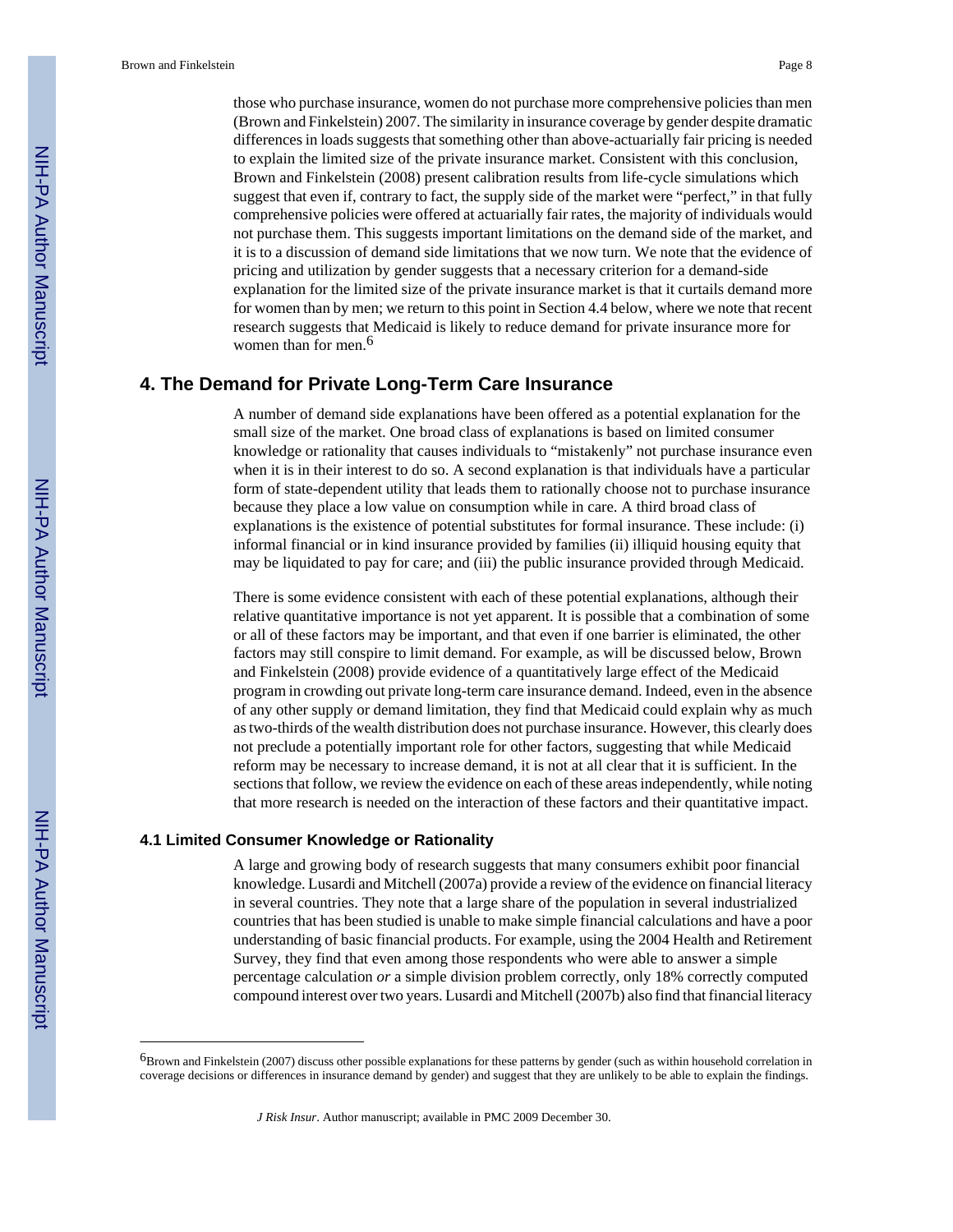has important implications for retirement planning, even after controlling for numerous other factors. This work builds on the insights of Bernheim (1998) who suggested that levels of financial literacy are too low for most households to make appropriate saving decisions.

Given low levels of financial literacy in general, it is quite conceivable that many households do not purchase long-term care insurance simply because they do not fully understand the financial implications of the decision. However, it is worth underscoring that, in contrast to the large and growing literature exploring behavioral anomalies in other, related contexts, such as retirement savings decisions, we are aware of no research examining behavioral aspects in the area of long-term care insurance. Lacking such research, one cannot rule out, *a priori*, the possibility that limited rationality could increase the demand for insurance, rather than decrease it.

The long-term care insurance decision would seem to be a useful place for learning more about the interaction of consumer rationality, financial literacy, and economic decision-making. In contrast to many other forms of insurance products, such as acute health insurance or private pensions, the market for long-term care insurance is almost entirely an individual, rather than a group, market. As a result, employers are far less likely to serve as a source of information or provide an implicit endorsement of the need for this type of coverage. It would be worth examining whether this implicit default option of not buying private insurance has as much power as default options in other contexts.

It is also possible that consumers misperceive the nature of the long term care expenditure risk. They may have difficulty understanding low-probability, high-loss events (Kunreuther 1978), or mistakenly believe that Medicare covers most long-term care expenditures (e.g., AARP 1985). If the elderly systematically underestimate the need for long-term care, this would reduce their demand even if they were otherwise behaving rationally. The available evidence on biases in beliefs about nursing home utilization is not dispositive either way. On the one hand, several studies have found that elderly who report that they believe that they are more likely to move into a nursing home are indeed subsequently more likely to do so (Taylor et al 2005, Finkelstein and McGarry 2006), and that the elderly's self-assessed probabilities of needing care correlate in a sensible way with observables risk factors such as gender, age, and health status (Holden, McBride and Perozek 1997, Lindrooth, Hoerger and Norton 2000, Finkelstein and McGarry 2006). On the other hand, the propensity of respondents to report round probabilities of subsequent nursing home entry (i.e. 0, 50, or 100) makes it difficult to assess the depth of their understanding and, particularly, the potential for systematic over- or underestimation of expected care utilization (Finkelstein and McGarry, 2006).

# **4.2 State Dependent Utility**

In standard models of expected utility maximization, it is most common to assume that the form of the utility function (e.g., CRRA utility over consumption) is the same in all states of the world. If ever there were a time when this assumption might be violated, the case of chronic health changes would seem to be a likely candidate, a point that has long been understood (e.g., Zeckhauser 1970, Arrow 1974).

The reason that state dependence matters is straightforward: in standard utility maximization problems, the first-order conditions that characterize the optimum equate the marginal utility of consumption across states. Under the assumption that the utility function (defined over consumption) is the same in all states, an individual equates marginal utility of consumption by equating the level of consumption across states. Insurance products are valuable in these models because they provide a simple mechanism for smoothing consumption across states of the world.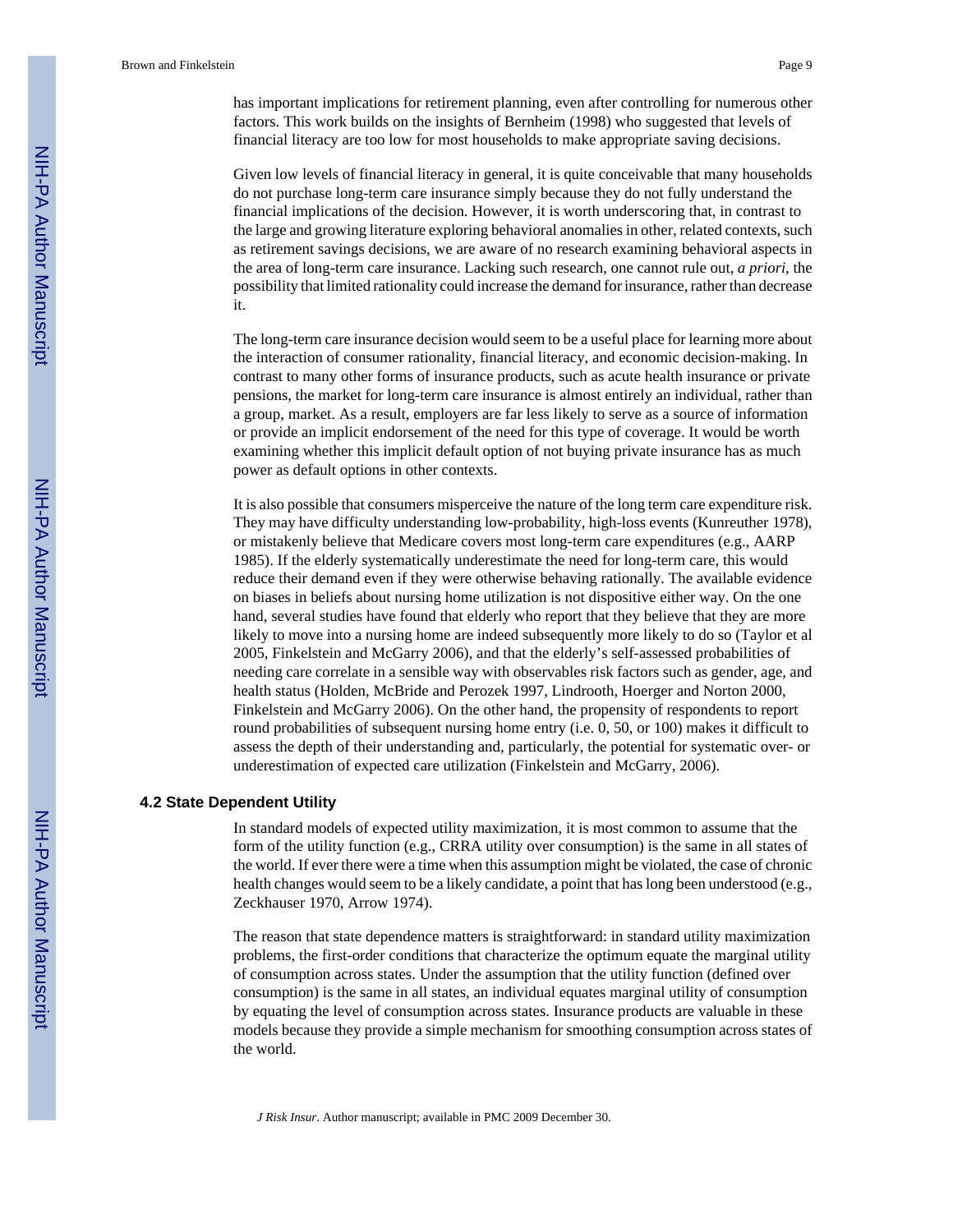Suppose, however, that an individual places a lower value on consumption while in a nursing home than he does when he is healthy at home. In this case, equating marginal utilities no longer implies equal consumption, and thus the individual would not places as much value on an insurance product that transfers wealth from healthy to institutionalized states. This could lead to limited demand for long-term care insurance.

Finkelstein, Luttmer and Notowidigdo (2008) note that it is *a priori* ambiguous whether the marginal utility of consumption rises or falls with deteriorating health, given that some goods (e.g., travel) are complements to good health while other goods (e.g., assistance with self-care) are substitutes for good health. However, they also provide evidence, using subjective wellbeing measures from the Health and Retirement Survey, that a one standard-deviation increase in an individual's number of chronic diseases is associated with an 11 percent decline in marginal utility. They report that this lowers the optimal share of medical expenditures covered by health insurance by about 20 to 45 percentage points (although they caution against taking the point estimates too literally, given the stylized assumptions needed to make these calculations.)

#### **4.3 The Role of the Family**

There are several potential ways in which family dynamics can influence the demand for longterm care insurance. The first is by direct provision of care. As noted by the CBO (2004, p. ix), "the value of donated care probably exceeds that of any other category of LTC financing, but it is difficult to quantify in dollar terms." The CBO update of a 1998 Department of Health and Human Services study suggests that the value of informal care ranges between \$50 billion and \$103 billion. Arno, Levin and Memmott (1999) estimate the value of informal care in 1997 in terms of the foregone wages of caregivers and find it to be nearly \$200 billion.

Lakdawalla and Philipson (2002) make the point that spousal provision of long-term care services leads to the interesting result that population aging may actually *decrease* the per capital demand for long term are if it has the effect of increasing the supply of informal care produced by other elderly individuals, such as spouses. The basic logic is that women tend to live longer than men. Thus, when there is an increase in the average longevity of men, couples tend to stay married longer, which increases the supply of informal care and reduces the demand for formal care. The opposite holds for women living longer. Because the spousal provision influences the demand for formal, market-based long-term care, it would also have implications for the demand for long-term care insurance.

Children may also serve as informal substitutes for formal long-term care, such as when an adult child cares for her ailing parents. There are a large number of papers that examine, both theoretically and empirically, a wide range of trade-offs between work, leisure, the supply of informal care, the demand for formal care, and end-of-life transfers (e.g., Chang and White-Means, 1995; Stern, 1995; Nocera and Zweifel 1996; Sloan, Hoerger and Picone 1996; Sloan, Picone and Hoerger, 1997; Pezzin and Schone, 1999; Engers and Stern, 2002; Lo Sasso and Johnson 2002; Brown, 2006;) A very careful summary of the literature through the late 1990s can be found in Norton (2002) and is therefore not re-created here. One theme of the theoretical work is that the extent of informal care-giving ought to be influenced by such factors as the wage rate available to care-givers from working in the formal sector, the marginal rate of substitution between consumption and leisure, the marginal rate of substitution between consumption and care-giving, productivity of the various activities, and the like.

Many of the models in the literature treat the decision from the perspective of the care-giver. It is worth noting, however, that one might also need to consider the utility function of the care recipient. Here, it is not clear whether care received from family members would be strictly preferable to formal care (e.g., being taken care of by someone you trust) or inferior to formal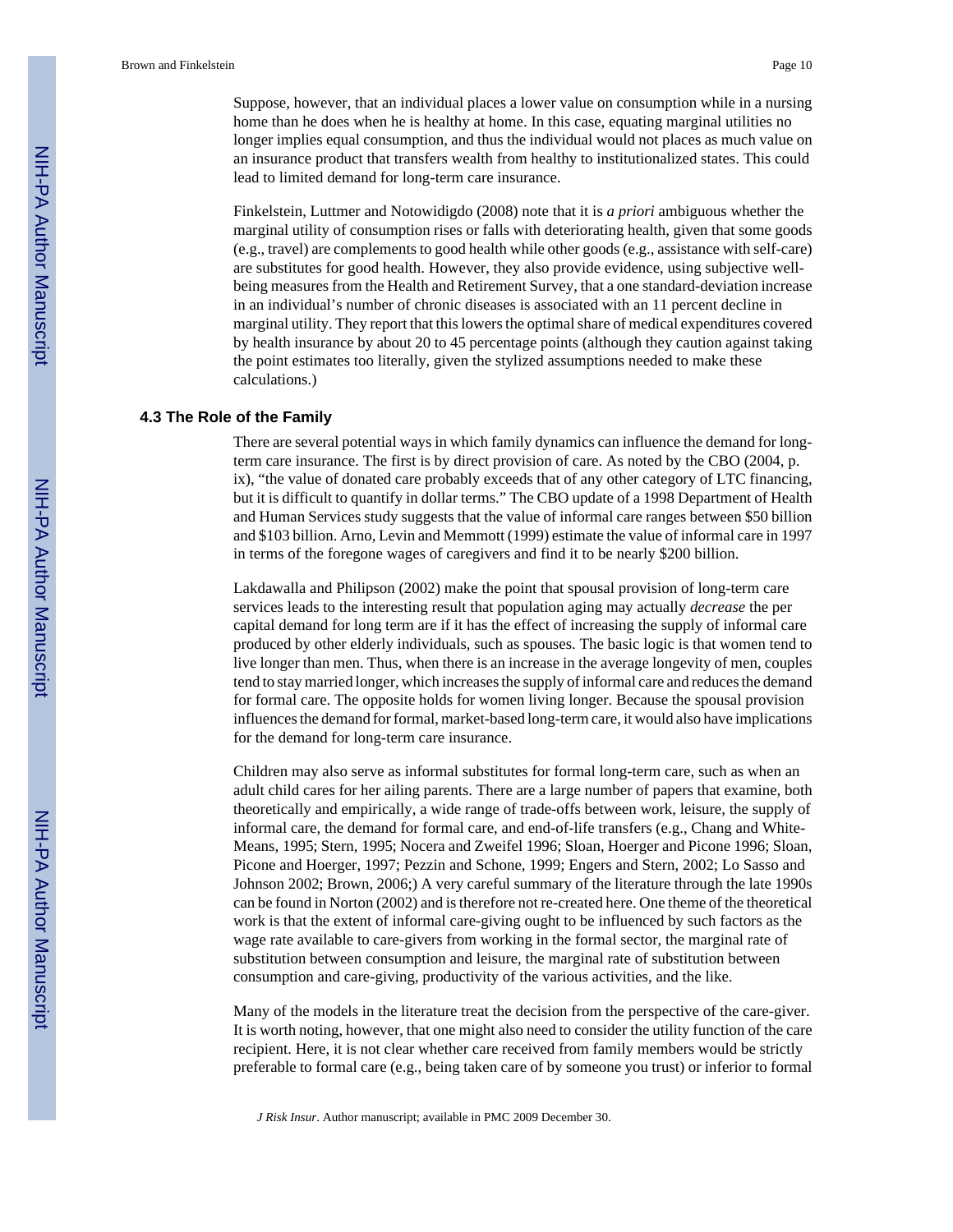care (e.g., "I do not want to be a burden on my children.") Because LTC insurance policies are primarily purchased by the individuals who expect to receive the care, rather than by their potential caregivers, the views of the purchaser would seem to be the ones that would have the largest effect on the insurance decision. We have little empirical knowledge, however, of the relative utility consequences of formal versus informal care.

Bequests are another pathway through which families may influence the demand for private long-term care insurance coverage, although the sign of any such effect is not *a priori* obvious. On the one hand, if individuals place a high value on leaving a bequest to the next generation, this could increase demand for private insurance in order to avoid exhausting one's resources due to catastrophic long-term care expenses. On the other hand, if the "strategic bequest motive" hypothesis of Bernheim, Shleifer and Summers (1985) is correct, and if a parent prefers to have care from a child than from formal sources, then the parent might prefer *not* to insure and to instead use the risk to one's bequest as a way to elicit informal care from a child. Empirically, Sloan, Hoerger and Picone (1996) find little support for the hypothesis that caregiving by children is motivated by the prospect of receiving bequests from their parents. Sloan and Norton (1997) do not find any support for the hypothesis that self-reported bequest motives or the presence of children is significantly correlated with the probability of owning long-term care insurance. Brown (2006), however, provides evidence from the AHEAD study that unmarried parents receive most of their long-term care from children and that end-of-life transfers tend to favor current and expected caregivers.

#### **4.4 Illiquid Housing**

Davidoff (2008) suggests that home equity that can be accessed when an individual needs longterm care reduces the value of long-term care insurance. In the presence of illiquid housing wealth, individuals have a higher marginal utility of consumption from liquid financial wealth than they would if their housing wealth were also liquid. They may therefore find it optimal to use their housing wealth to insure long term care – liquidating it if necessary in the event of an adverse long term care expenditure shock – rather than pay long term care insurance premiums out of liquid wealth.

This raises the possibility that home equity crowds out private insurance for long-term care. An implication is that attempts to expand the market for private long-term care insurance may also require expanding the demand for products – such as reverse mortgages – that allow elderly households to access home equity more easily.

#### **4.5 Medicaid Crowd-Out of Private Long-Term Care Insurance Demand**

Pauly (1990) was among the first to suggest that the non-purchase of long-term care insurance by the elderly may, in fact, be perfectly rational. He showed that it was theoretically possible for Medicaid to explain "why a rational risk-averse person who is not poor might, nevertheless, choose not to buy conventional insurance against nursing home costs." (p. 167).

To investigate the role of Medicaid more formally, Brown and Finkelstein (2008) developed and calibrated a utility based model of an elderly individual's demand for private insurance. This model considers the demand for private insurance given the current structure of policies discussed above, and the presence of the public Medicaid program.

The Brown-Finkelstein model is able to replicate basic stylized facts concerning the portion of elderly that buy private insurance, as well as the similarity in insurance coverage by gender and the positive wealth-coverage profile. The results suggest that most of the wealth distribution would find it rational *not* to purchase existing private long-term care insurance policies given the presence of the Medicaid program.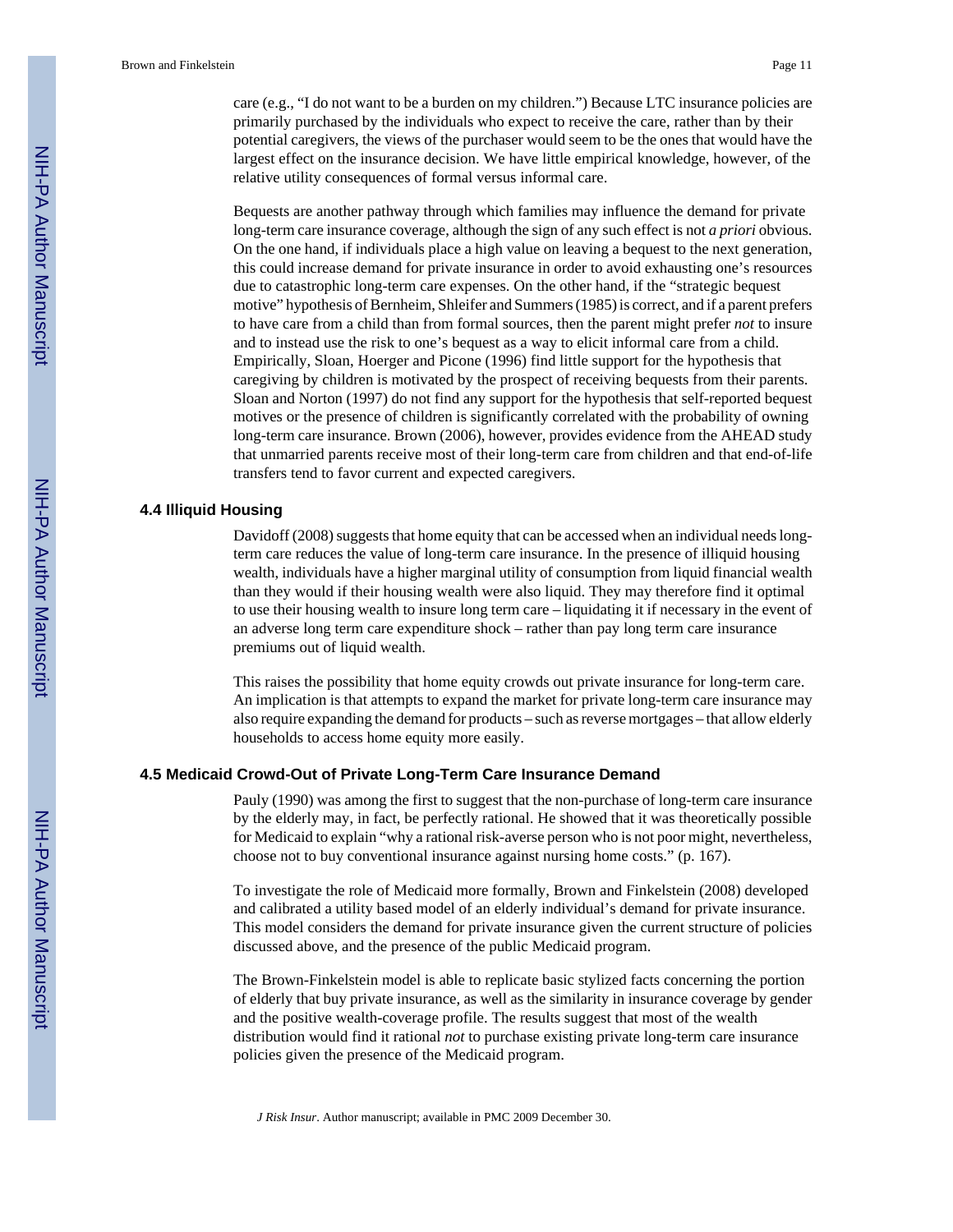The initial Brown-Finkelstein model incorporates many of the limits on benefits from existing policies, such as the daily benefit cap, thus leaving open the possibility that it is the benefit limits rather than Medicaid that limits insurance demand in their model. Thus, Brown and Finklestein also show that even if (contrary to fact) comprehensive private insurance were available at actuarially fair prices, nearly two-thirds of the wealth distribution would still not wish to purchase insurance.

This points to the important role played by Medicaid in limiting demand even when insurance markets are operating perfectly. The large estimated crowd-out effect of Medicaid persists even when the model is extended to allow for considerably higher consumption value of privatelyfinanced care than Medicaid-financed care, as the evidence on "Medicaid aversion" (Norton 1995, Ameriks et al 2007) suggests may be the case. The finding that Medicaid limits the demand for private insurance is also robust to allowing utility to be state-dependent. Brown and Finkelstein (2004) show that when the marginal utility from consumption while in assisted living or a nursing home is only half of the non-institutionalized marginal utility, the crowdout effect of Medicaid remains strong. A series of sensitivity analyses show that the core findings about the role of Medicaid are also robust to a wide range of assumptions about moral hazard, bequest motives, a desire to not burden one's family with care responsibilities, and more (Brown and Finkelstein, 2004, 2008).

Medicaid's large crowd-out effect arises because of the "implicit tax" that Medicaid imposes on the purchase of private policies. Specifically, a large part of the premium that individuals pay for the purchase of a private policy goes to pay for benefits that end up duplicating benefits that Medicaid would have paid for in the absence of a private policy. Brown and Finkelstein (2008) estimate that the implicit tax imposed by Medicaid on private insurance policies is substantial. For example, they estimate a 60 percent implicit tax for a male at the median of the wealth distribution; in other words, for such an individual, three out of every five dollars worth of benefits paid from the private policy simply serve to replace benefits that Medicaid would have provided. For a female at the median of the wealth distribution, the implicit tax is closer to 75 percent. As a result of these very high implicit taxes, the "net load" of the policy – i.e., a calculation that accounts for both the implicit tax from Medicaid and the standard pricing load imposed by the insurance company – are extremely high. For example, the male at the median of the wealth distribution would pay \$5 in premium for every \$1 of net benefit from the private policy. Put differently, even a policy that is "actuarially fair" in the sense of having zero gross load – i.e. expected premiums paid into the insurance company are equal to expected benefits paid out to the policyholder – will still have a considerable net load from the policyholder's perspective since a large portion of the benefits paid out are redundant of benefits that, absent the private insurance policy, he would otherwise have received from Medicaid.

The implicit tax from Medicaid arises from two sources. First, Medicaid is, by law, considered a "secondary payer." This means that the private insurance policy has to pay benefits first, even if the individual is otherwise eligible for Medicaid. Second, because Medicaid is means-tested, private insurance reduces the probability of becoming eligible for Medicaid in the first place. This is because private insurance protects the individual's assets, thus making it less likely that the individual will spend down enough to meet the asset test imposed by Medicaid. Our research suggests that the reduction of this implicit tax is a necessary, although perhaps not sufficient, condition for private insurance demand to expand significantly.

Interestingly, the implicit tax imposed by Medicaid may also help explain the ostensible puzzle discussed earlier that coverage rates for private insurance are very similar for men and women, despite substantially higher loads on private policies for men relative to women. Brown and Finkelstein (2008) show that the implicit tax imposed by Medicaid is much larger for women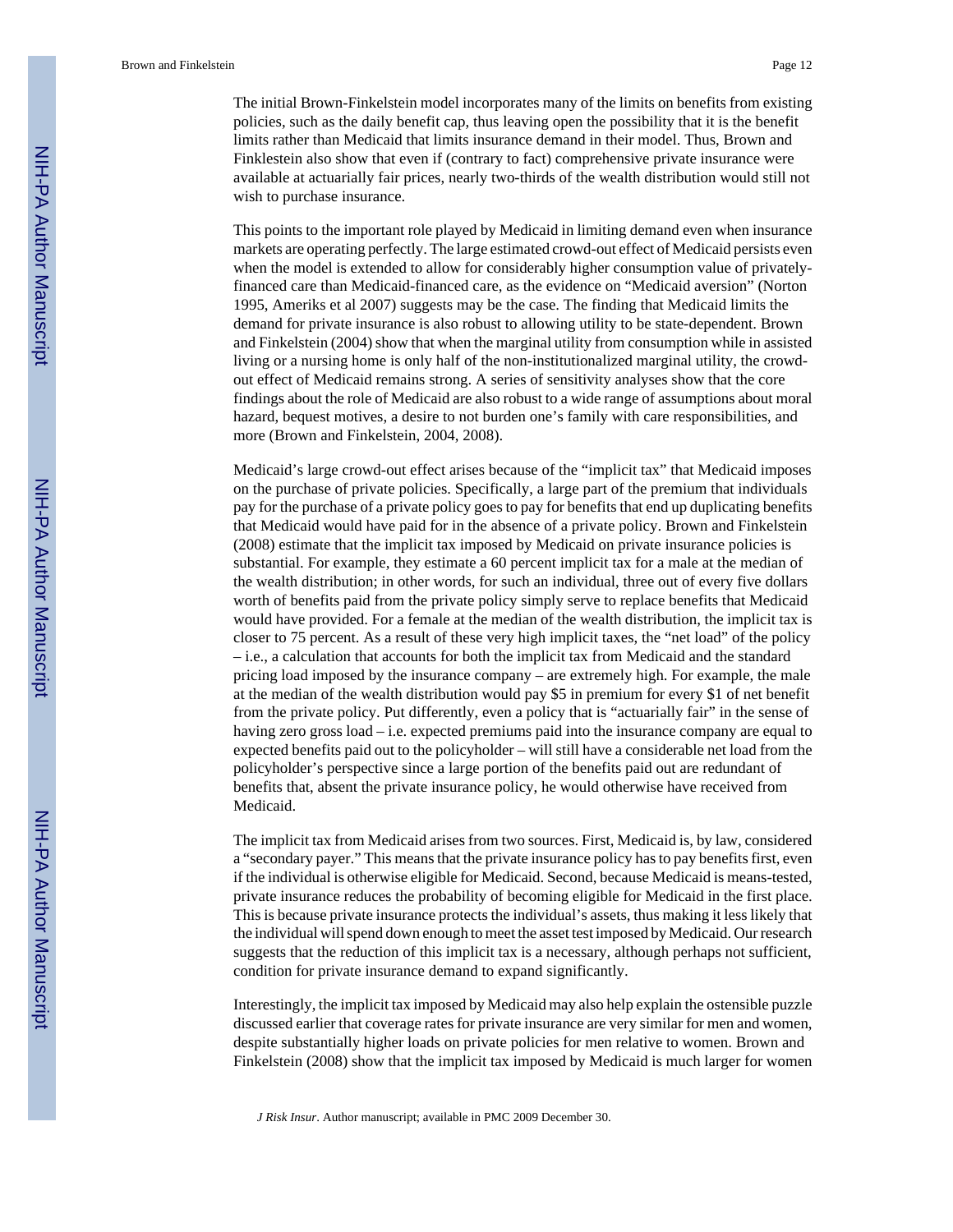than men because women have higher expected long-term care expenditures (see Table 1); therefore, for a given wealth level, in the absence of private insurance, a higher proportion of their expenditures would have been covered by Medicaid.

Why does crowd-out matter? Above and beyond the standard deadweight loss that arises from the need to raise tax revenue to finance the Medicaid program, Brown and Finkelstein (2008) also emphasize that Medicaid provides an inadequate consumption smoothing mechanism for all but the poorest of individuals. In other words, Medicaid crowds out private insurance, even though Medicaid itself does not provide very good insurance. The reason is that Medicaid's income and asset spend-down requirements impose severe restrictions on an individual's ability to engage in optimal consumption smoothing across care states and over time. We estimate that, for most of the wealth distribution, the welfare loss associated with incomplete Medicare coverage - relative to full insurance coverage - is substantial.

# **5. Public Policy and the Market for Private Insurance**

## **5.1 Public versus Private Provision**

To our knowledge, there has been very little theoretical work analyzing the optimal mix of public and private insurance for long-term care. Ideally, such a theoretical framework would consider the relative benefits and costs of private versus public provision, taking into account the role of both supply and demand size limitations.

At one extreme, one could eliminate Medicaid (and thus the implicit tax it imposes) and rely entirely on private insurance markets. At the other extreme, one could move to comprehensive public provision of long term care insurance. For example, one could cover long-term care expenditures via mandatory, universal public insurance, similar to Medicare's current coverage of acute health care expenditures. If this coverage were fully comprehensive and comparable in quality to the care provided through the private market, the implicit tax would rise to 100%, but consumers would be able to fully smooth consumption.

Of course, either of these extreme approaches faces significant challenges. Relying solely on private insurance is unlikely to be optimal if, for example, consumers are not fully informed or fully rational. Indeed, the Samaritan's dilemma suggests that it is not feasible to commit as a society to having no payer-of-last-resort for those who need long-term care but do not have the resources to pay for it.

Comprehensive public insurance also poses considerable challenges. Like private markets, public insurance provision may be afflicted by moral hazard, which may make fully comprehensive insurance sub-optimal. While consumers face substantial loads in existing private markets, it is also the case that the taxes needed to pay for public provision are likely to distort economic behavior, thus generating deadweight losses. The direction and magnitude of the differences in the social costs of providing insurance in these alternative ways would be important for designing an optimal policy.

Of course, the existing financing structure also faces significant challenges. Medicaid provides catastrophic coverage, but it does so only after impoverishing individuals through the meanstests. As a result of the means-test and Medicaid's position as secondary payer, the coverage that Medicaid provides is not comprehensive: indeed, estimates suggest that individuals would be willing to pay a substantial amount for the ability to "top up" Medicaid if they were able to do so without the supplemental policy being subject to the implicit tax.

The state of the theoretical and empirical literature in this area is such that we simply do not yet know enough about the structure of an optimal long-term care insurance program to be able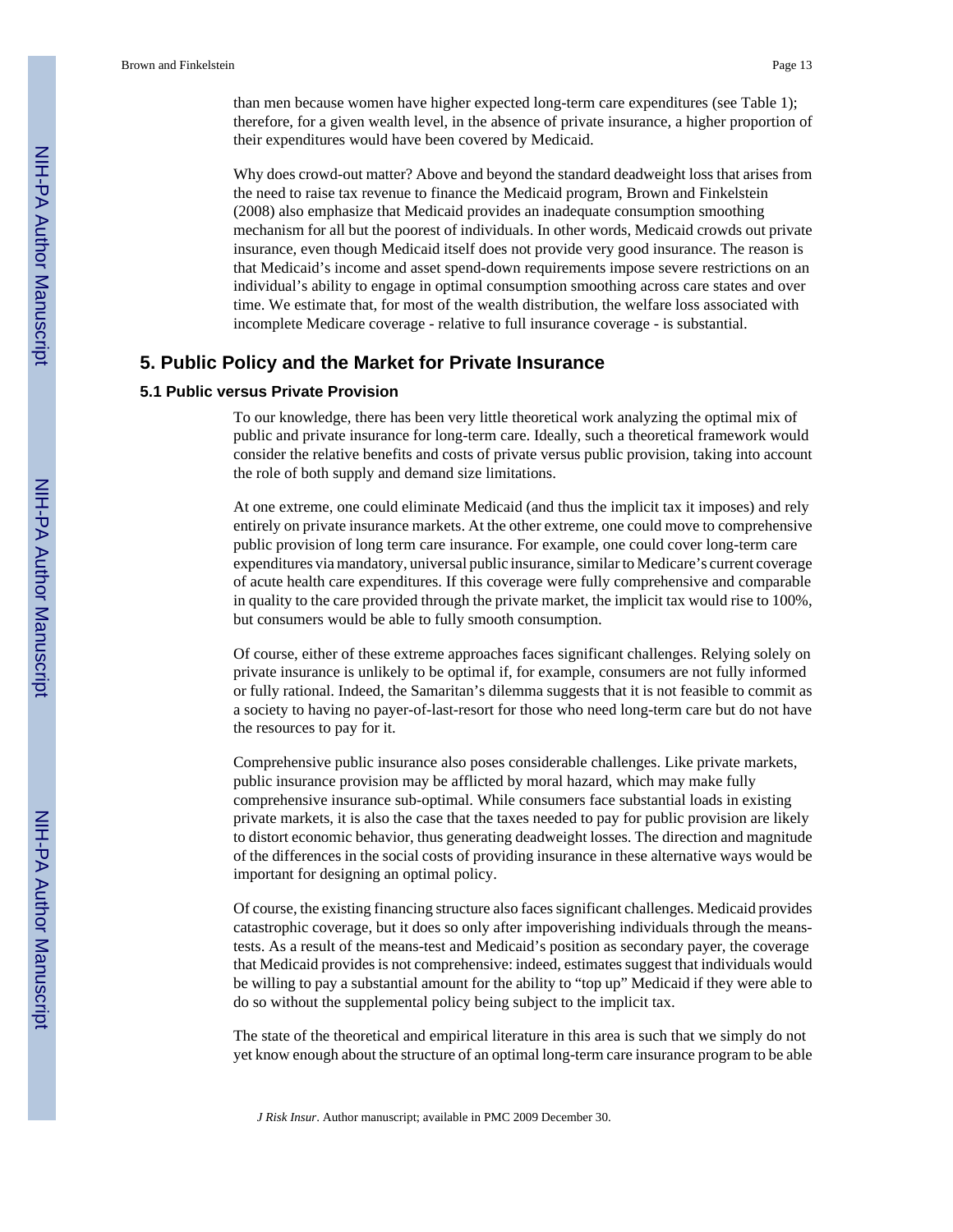to make clear policy statements about the social welfare implications of undertaking a complete overhaul of our system of long-term care financing. What we do know is that the existing structure is one in which the public Medicaid program faces a large and growing financial burden from long-term care, that private insurance plays a modest role, and that private insurance alternatives are unlikely to solve the public sector's funding problem so long as Medicaid exists in its current form. This has not, however, stopped policymakers from exploring a wide range of approaches to doing so, which we explore next.

# **5.2 An Overview of the Existing Policy Environment**

There have been several types of efforts (or proposals) to alter the long-term care financing landscape while maintaining a role for Medicaid, including (i) regulation of the private insurance market, (ii) tax subsidies for private insurance purchases, and (iii) Medicaid reforms. Lewis et al (2003) provide an overview of recently enacted or considered regulations of the private long term care insurance market.

The last decade has also seen an expansion and clarification of tax subsidies for private long term care insurance (Wiener et al., 2000). At the federal level, the Health Insurance Portability and Accountability Act of 1996 (HIPAA) clarified the federal tax benefits for the premiums on "qualified" long term care insurance policies; as with acute health insurance, employerprovided long-term care insurance is not counted as taxable income to the employee. At the state level, there is wide variation in the tax treatment of long-term care premiums. As detailed in Wiener et al (2000), some states provide individual tax deductions, others provide tax credits, while still others provide tax credits to employers who offer group policies. Because state tax income tax rates tend to be low in comparison to federal marginal rates, state tax incentives do not dramatically affect the after-tax price of insurance. Indeed, some states only allow the taxpayer to take the federal *or* state tax incentive, not both. Policy proposals to further expand the existing tax subsidies are periodically floated (see e.g. Lewis et al. 2003).

Another pathway through which states can try to influence the demand for private insurance is by making the public Medicaid program more or less generous. One policy parameter at their disposal is Medicaid's asset and income eligibility limits; in principle, more stringent eligibility requirements should make Medicaid should serve as a less attractive substitute for private insurance. In recognition that more radical reform of Medicaid may be required to stimulate private demand, California, Connecticut, Indiana and New York have been participating in a "Long-Term Care Partnership Program." This program is a demonstration project designed to allow individuals who purchase a private long-term care insurance policy to be eligible for Medicaid while shielding a larger amount of wealth from the asset test. While the details differ across states, an example is that, in California or Connecticut, a person purchasing a policy with \$100,000 of total coverage would have \$100,000 of assets protected from the asset test (GAO 2005). The key to this approach is that the asset limits are increased only for those who purchase insurance, the idea being that this would make private coverage look more attractive.

# **5.3 Evaluating Policy Interventions Designed to Promote Private Insurance**

Compared to the substantial empirical literature evaluating policies designed to expand private acute health insurance coverage (see e.g. Gruber 1995 for an overview), we know relatively little about the likely efficacy of the variety of policies designed to increase private long-term care insurance coverage. This section briefly reviews the main findings thus far of the impact of tax subsidies and Medicaid policy; we are unaware of any estimates of the consequences of regulatory reform in the private long-term care insurance market.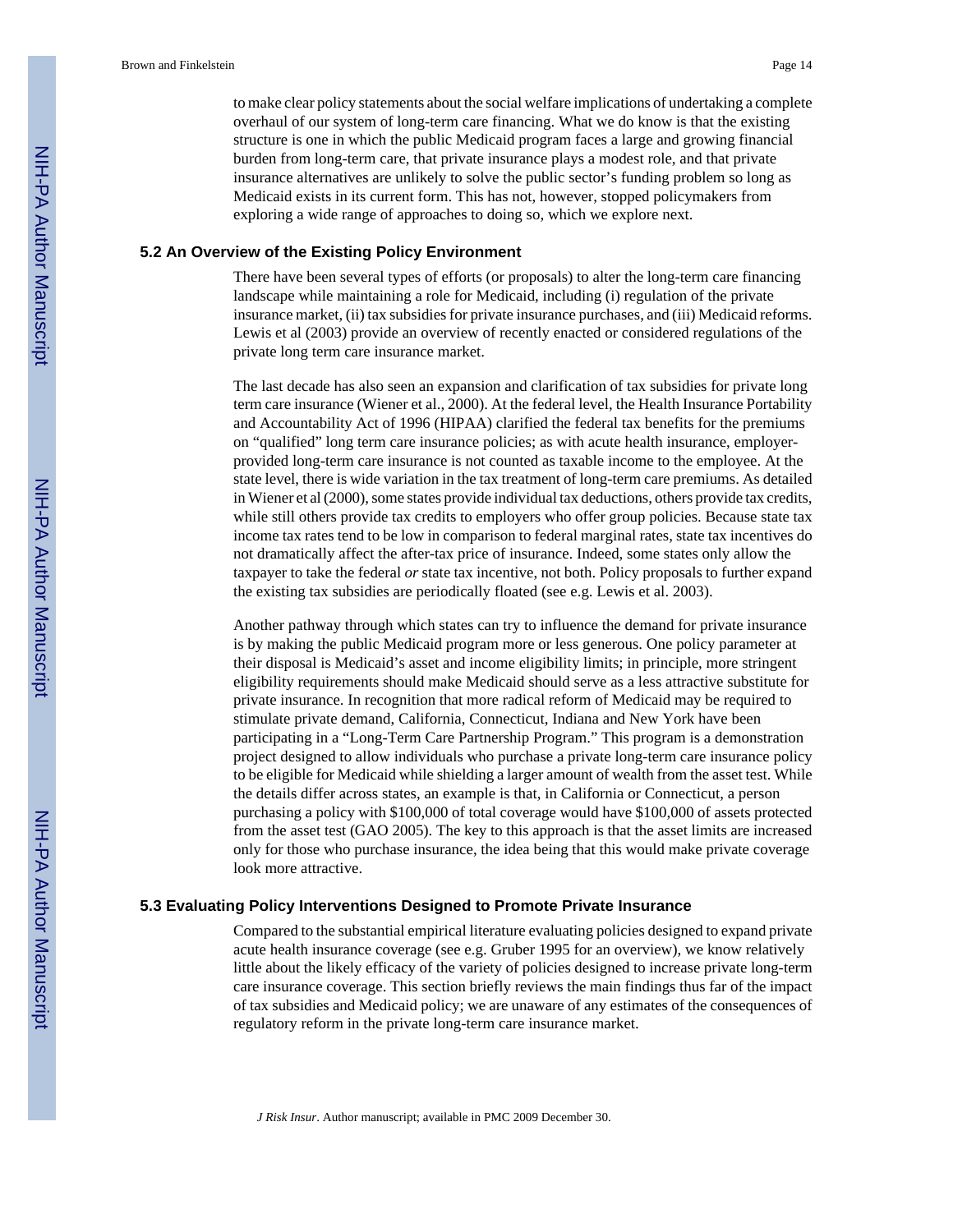Brown and Finkelstein Page 15

As described by Wiener et al (2000), "most observers believe that the tax incentives are not large enough to lead to a major increase in sales [of private long term care insurance]" (p. 64). Reasons include the fact that a tax deduction offers no benefit to the many households without a tax liability and only a small benefit to those who are in the lower marginal income tax brackets. While more work is needed to assess the impact of tax subsides, the existing evidence is consistent with this prevailing view. Using data from the Health and Retirement Study, Johnson et al. (2007) estimate that additional federal tax incentives (such as making premiums fully tax deductible for all tax payers) would have only modest effects on coverage. Likewise, Brown and Finkelstein's (2008) calibrated life cycle model of long term care insurance demand suggests that even if premiums in both the group and non group market were fully deductible from federal income taxes (and the full incidence of the subsidy were on the purchaser), the tax subsidy would do little to stimulate demand for private insurance.

The intuition behind these findings lies at least in part in the sizable implicit tax imposed by Medicaid. While a tax subsidy obviously lowers the cost of buying private insurance, Brown and Finkelstein (2008) estimate that for most of the wealth distribution, the size of the subsidy (i.e., the marginal tax rate faced by the individual purchasing the insurance) is substantially lower than their estimates of the size of Medicaid's implicit tax; thus a substantial net tax on these policies would remain. Moreover, if structured as a tax deduction, the largest subsidies would go to those with the highest incomes, who presumably also have the highest wealth levels on average. Since, they estimate, the Medicaid implicit tax is decreasing in one's wealth, tax subsidies accrue predominantly to those who face the lowest Medicaid implicit tax. Thus, a tax deduction does not appear to be a very efficient or effective way to stimulate private demand by those who would not otherwise find insurance attractive.

The available evidence also suggests that changes to Medicaid's design that do not substantially reduce the implicit tax Medicaid imposes on private insurance are also unlikely to make private insurance purchase attractive to most of the elderly. Brown, Coe and Finkelstein (2007) use HRS data to empirically examine the effect of Medicaid's asset protection rules on long-term care insurance coverage. Their estimates imply that if every state in the country moved from their current Medicaid asset eligibility requirements to the most stringent Medicaid asset eligibility requirements allowed by federal law – a change that would decrease average household assets that could by kept while qualifying for Medicaid by about \$25,000 – demand for private long-term care insurance would rise by only 2.7 percentage points. While this represents about a 30 percent increase in insurance coverage relative to current ownership rates, it is still a trivial change relative the roughly 90 percent of individuals that lack coverage.

Likewise, Brown and Finkelstein's (2008) calibrated life cycle model indicates that the Medicaid Partnership programs described in Section 5.2 are also unlikely total be successful in generating substantial increases in private insurance coverage. Consistent with these simulation results, the available empirical evidence suggests that these programs have not had a substantial impact. According to the GAO (2005), the number of partnership policies sold in 2004 ranged from about 4,000 in Indiana to nearly 10,000 in California, a very small number relative to the potential insurable population in these states. Further, it is unknown what fraction of those who purchased a policy would have done so even in the absence of this program. Moreover, Brown and Finkelstein (2008) show that even if one went further than the Partnership programs and completely eliminated the asset limits for individuals who purchase private insurance – so that these individuals are automatically eligible for Medicaid – Medicaid's implicit tax would remain large because of the program's status as a secondary payer when individuals have private insurance. In other words, because the private policy must pay benefits before Medicaid, it is still the case that a large share of the benefits provided by the policy duplicate benefits that, in absence of the private policy, would have been covered by Medicaid.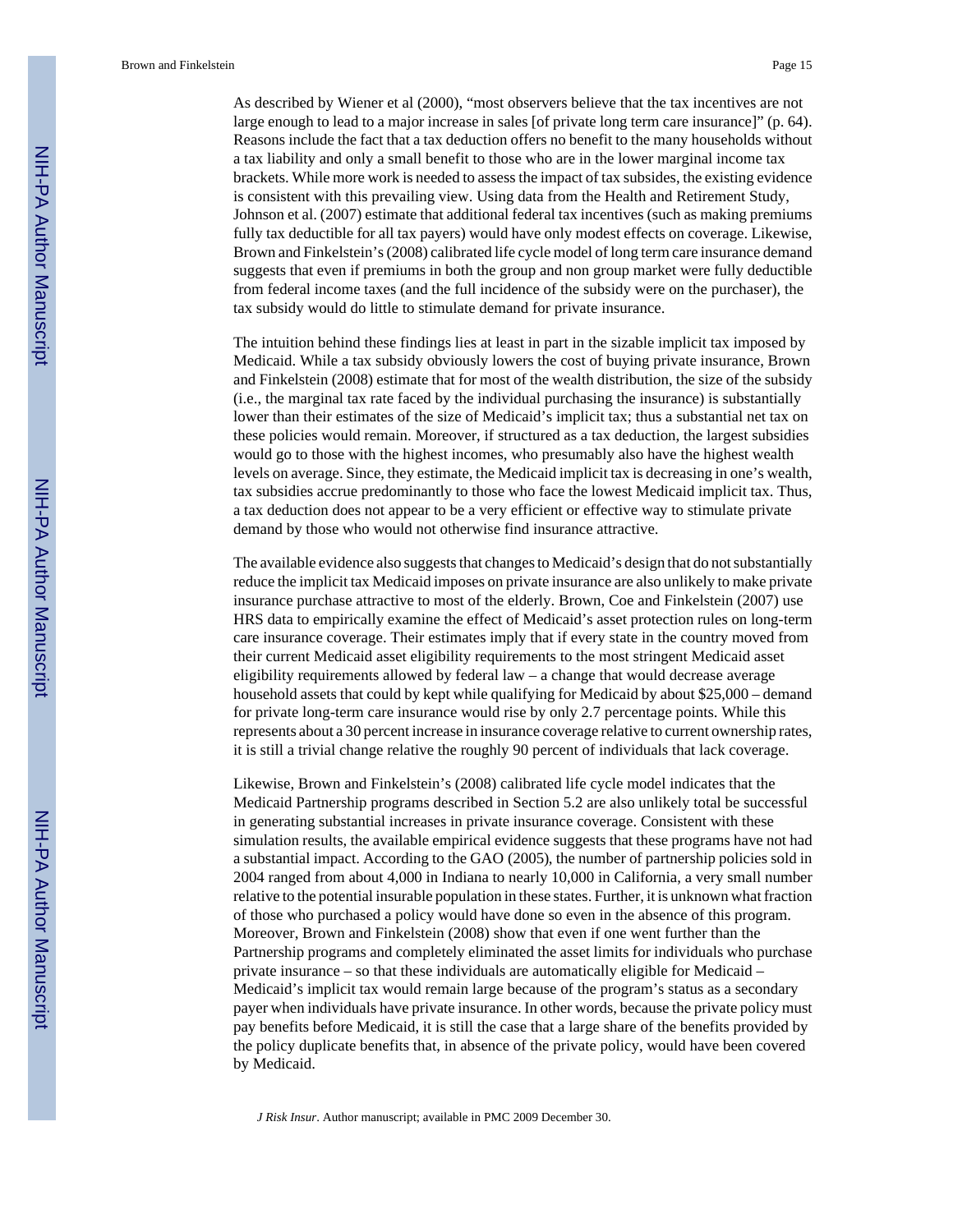Brown and Finkelstein Page 16

Aside from the elimination of Medicaid, which eliminates the implicit tax, or the conversion of long-term care insurance into a social insurance program, which eliminates the need for a private market, is there a way to structure Medicaid so that the implicit tax is eliminated or vastly reduced?

To do so, it is necessary to structure Medicaid so that the expected present discounted value of Medicaid payments to an individual are not reduced when the individual buys private insurance. Theoretically, this could be accomplished by allowing individuals who purchase private insurance to receive a tax credit equal to the expected amount of the Medicaid benefits that the private policy replaces. In other words, in exchange for purchasing a private insurance policy, the individual would receive a lump-sum payment equal to the expected present discounted value of all future Medicaid expenditures that the individual would have incurred in the absence of Medicaid. Implementing such a policy would be difficult, however, as the appropriate lump sum subsidy to each individual would need to vary based not only on his wealth, but also on his expected care utilization, which is likely a function of both observable and unobservable characteristics. As such, it would be difficult to implement a program without creating the potential for adverse selection of the healthiest individuals out of the public program. Similarly, one could substantially reduce the implicit tax by making Medicaid the primary payer and by allowing the asset test threshold to vary with wealth (perhaps measured at the time of admission subject to a look-back period). Of course, such a policy would likely increase the public sector's share of expenditures, and thus carries with it the costs of raising public funds.

Perhaps the most important caveat, however, is that the existing research only suggests that the reduction of Medicaid's implicit tax is necessary for stimulating private insurance demand. It does not however provide evidence that this would be sufficient. It is quite possible that, even in the absence of Medicaid's implicit tax, the private long term care insurance market would remain quite small due to other factors limiting demand – such as limited consumer rationality or the role of the family as an informal substitute for formal insurance – or to supply side market imperfections such as imperfect competition or dynamic contracting problems. Currently, we lack sufficient evidence to be able to predict with confidence the effect on the private market's size from even elimination of Medicaid's implicit tax (were it to be feasible to do so).

# **6. Conclusions**

Standard theories of insurance demand suggest that individuals should place high value on policies that insure against highly uncertain but potentially costly events. Yet most elderly households in the United States do not purchase insurance for one of the most significant sources of financial uncertainty – expenditures on long-term care – and much of this expenditure risk is therefore uninsured.

In this paper we reviewed the findings of the burgeoning literature devoted to characterizing and understanding the limited size of the private market for long-term care insurance in the United States. The existing literature offers some initial insights, and clearly highlights the need for additional research.

There is evidence of high loads on private insurance policies, resulting in prices that are substantially above actuarially fair levels. A variety of supply-side market failures could contribute to these high loads, including transaction costs, imperfect competition, asymmetric information and a slew of dynamic contracting problems. Existing evidence is consistent with the presence of both asymmetric information and dynamic contracting problems; we lack evidence on the nature of transaction costs or of competition in this market. The relative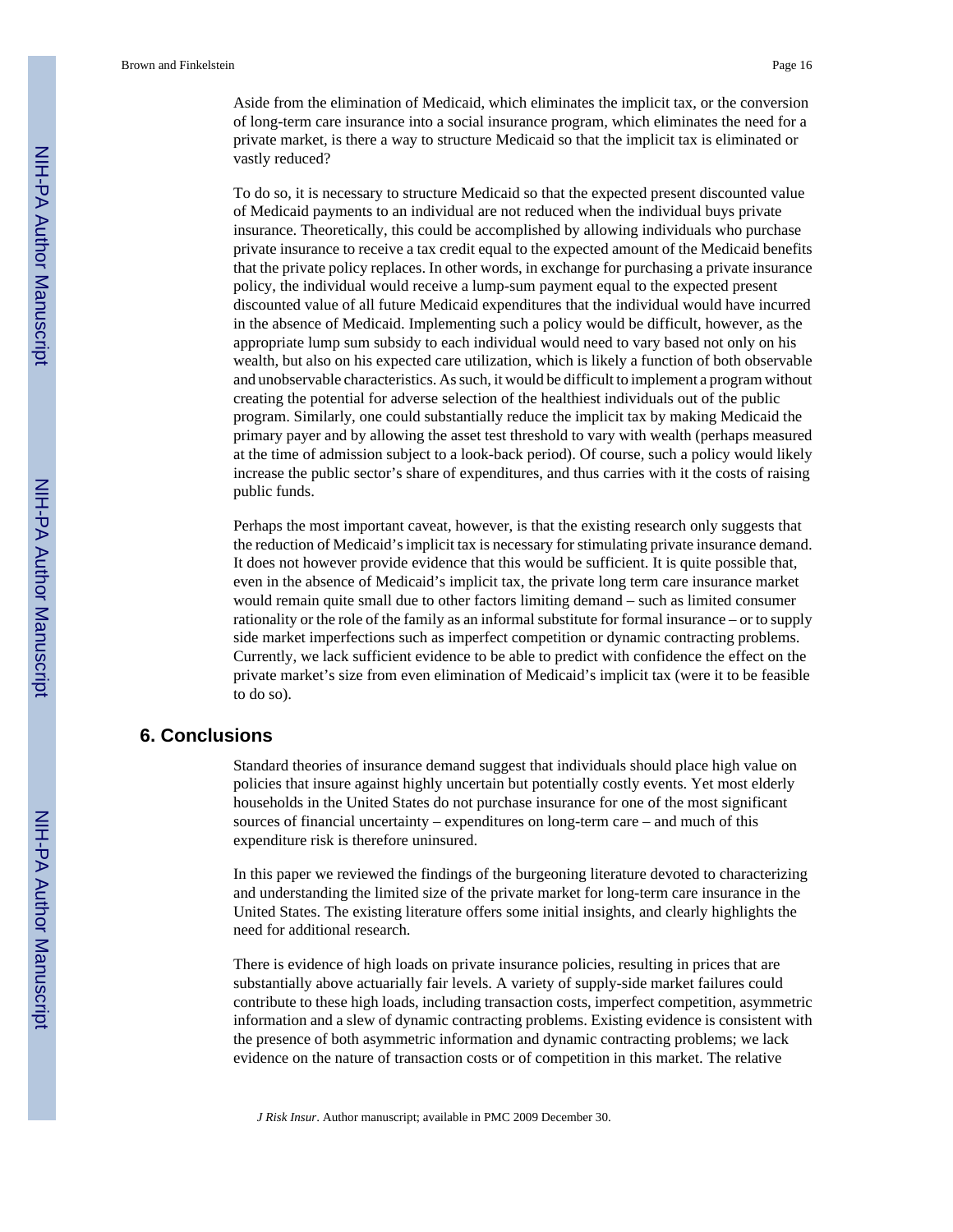contribution of each of these factors to the observed loads is not currently known. Moreover, whatever the source of the high prices, the existing evidence suggests that even if pricing were made actuarially fair – so that (appropriately discounted) expected premiums paid in to the insurance company were equal to expected benefits paid out to policyholders – most elderly individuals would still be unlikely to purchase private insurance.

Relatedly, it seems likely that one or more of a variety of potential factors on the demand side are important contributors to the private insurance market's limited size. One such factor that has not been adequately researched in this context is the role of limited consumer understanding of these products and/or limited consumer rationality in reducing demand for private insurance. Other plausible explanations revolve around the potential for "substitutes" for formal insurance contracts that serve to limit demand. These include the role of families in providing informal care and/or influencing insurance and bequest decisions in other ways, the role of home equity as an asset that is tapped only when long-term care is needed, and the role of Medicaid in crowding out private insurance demand. Each of these explanations have varying degrees of theoretical and/or empirical support from existing research.

It seems likely that the current structure of Medicaid creates substantial impediments to private long term care insurance demand. However, it is currently an open question whether Medicaid reform by itself might be sufficient to induce substantial growth in the private long term care insurance market, or whether other factors on either the supply-side or demand-side would continue to constrain the market's size. This is an important area for future research.

Finally, more work is needed to understand the likely consequences of existing or proposed public policies designed to encourage the growth of the private long term care insurance market. This can be accomplished both through better understanding of the factors limiting the market's size, and through direct examination of the impact of existing public policies. The existing literature offers some guidance, but leaves most questions concerning the likely efficacy of actual or potential policy interventions unresolved.

# **Acknowledgments**

We are grateful to the National Institute of Aging and the Robert Wood Johnson Foundation for financial support and to two anonymous referees for helpful comments.

# **References**

- American Association of Retired Persons (AARP). Preferences of AARP Members for Specific Long Term Care Insurance Product Features. 1985.
- Ameriks, John; Caplin, Andrew; Lauffer, Steven; Van Nieuwerburgh, Stijn. The Joy of Giving or Assisted Living? Using Strategic Surveys to Separate Bequest and Precautionary Motives. NBER Working Paper 13105. 2007.
- Arno, Peter S.; Levine, Carol; Memmott, Margaret M. The Economic Value of Informal Caregiving. Health Affairs 1999;18(2):182–188. [PubMed: 10091447]
- Arrow, Kenneth. Optimal Insurance and Generalized Deductibles. Scandinavian Actuarial Journal. 1974Collected Papers of Kenneth J. Arrow. Vol. Volume 3. Harvard University Press; Cambridge, MA: 1984. p. 212-260.Reprinted in
- Babbel, David F.; Merrill, Craig B. Rational Decumulation. Wharton Financial Institutions Center Working Paper No. 06-14. 2006.
- Bernheim, B. Douglas Financial Illiteracy, Education, and Retirement Saving. In: Mitchell, OS.; Schieber, SJ., editors. Living with Defined Contribution Plans. University of Pennsylvania Press; Philadelphia: 1998. p. 38-68.
- Bernheim, B. Douglas; Shleifer, Andrei; Summers, Lawrence H. The Strategic Bequest Motive. Journal of Political Economy 1985;93(6)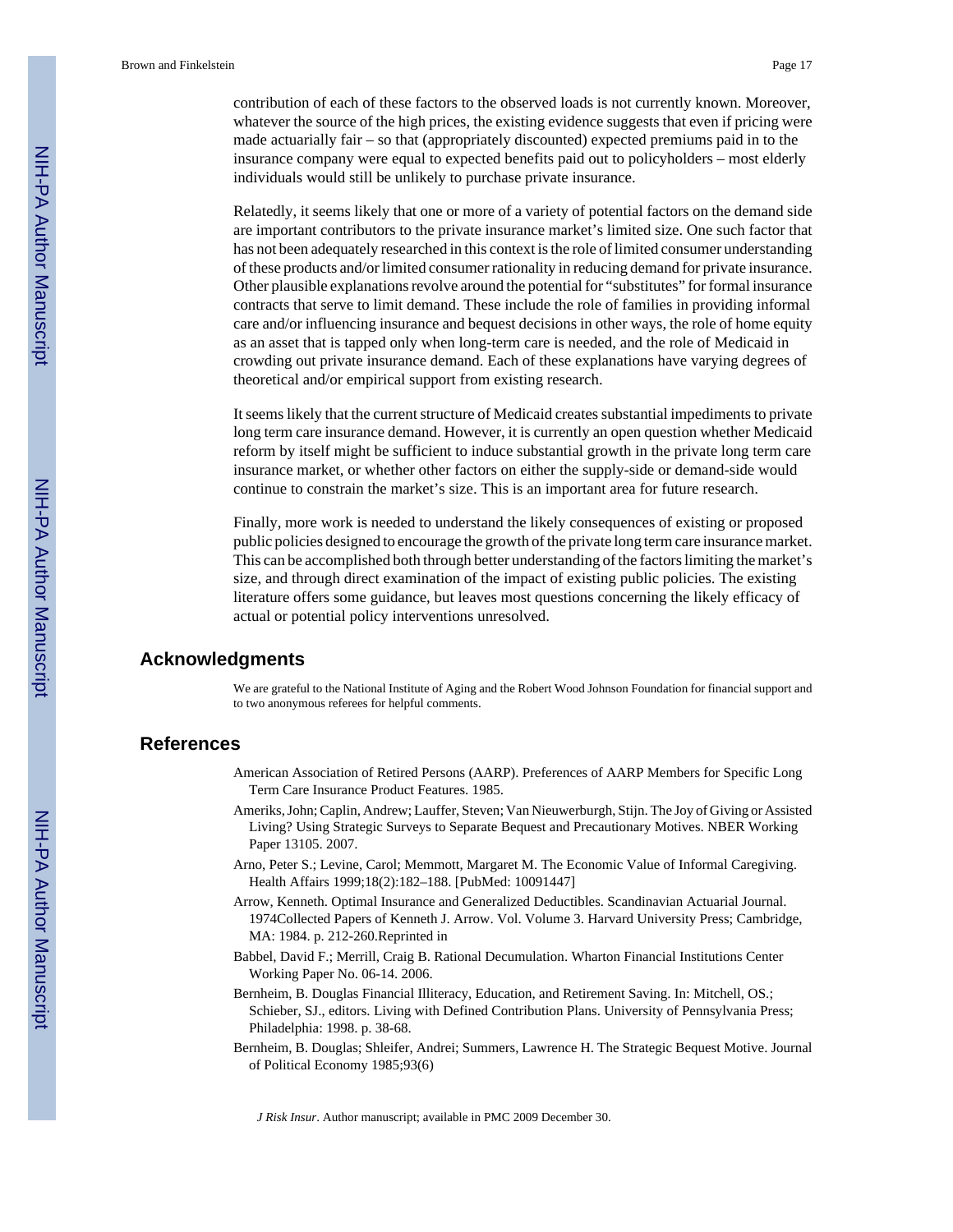- Brown, Jeffrey R.; Finkelstein, Amy. Why is the Market for Long-Term Care Insurance So Small? Journal of Public Economics 2007;91:1967–1991.
- Brown, Jeffrey R.; Finkelstein, Amy. The Interaction of Public and Private Insurance: Medicaid and the Long-Term Care Insurance Market. NBER Working Paper 10989. 2004.
- Brown, Jeffrey R.; Finkelstein, Amy. The Interaction of Public and Private Insurance: Medicaid and the Long-Term Care Insurance Market. American Economic Review. 2008;(June)
- Brown, Jeffrey R.; Coe, Norma B.; Finkelstein, Amy. Medicaid Crowd-Out of Private Long-Term Care Insurance Demand: Evidence from the Health and Retirement Survey. Tax Policy and the Economy 2007;21:1–34.
- Brown, Meta. Informal Care and the Division of End-of-Life Transfers. Journal of Human Resources 41 (1):191–219.
- Chang, Cyril F.; White-Means, Shelley .I. Labour Supply of Informal Caregivers. International Review of Applied Economics 1995;9(2):192–205.
- Congressional Budget Office (CBO). Projections on Expenditures for Long-Term Care Services for the Elderly. Washington, DC: Government Printing Office; Mar. 1999
- Congressional Budget Office (CBO). Financing Long-Term Care for the Elderly. Washington, DC: Government Printing Office; Apr. 2004
- Cutler, David. Why Don't Markets Insure Long-Term Risk?. 1996. Unpublished working paper. [Http://post.economics.harvard.edu/faculty/dcutler/papers/ltc\\_rev.pdf](http://Http://post.economics.harvard.edu/faculty/dcutler/papers/ltc_rev.pdf)
- Davidoff, Thomas. Illiquid Housing as Self-Insurance: The Case of Long-Term Care. 2008. Unpublished
- Dick, Andrew; Garber, Alan; MaCurdy, Thomas. Forecasting Nursing Home Utilization of Elderly Americans. In: Wise, David, editor. Studies in the Economics of Aging. 1994.
- Finkelstein, Amy; Luttmer, Erzo F. P.; Notowidigdo, Matthew J. What Good is Wealth Without Health? The Effect of Health on the Marginal Utility of Consumption. NBER Working Paper 14089. Jun. 2008
- Finkelstein, Amy; McGarry, Kathleen. Multiple dimensions of private information: evidence from the long-term care insurance market. American Economic Review September;2006 96(4):938–958.
- Finkelstein, Amy; McGarry, Kathleen; Sufi, Amir. Dynamic Inefficiencies in Insurance Markets: Evidence from Long-Term Care Insurance. American Economic Review Papers and Proceedings 2005;95:224–228.
- Finkelstein, Amy; Poterba, James. Testing for Adverse Selection with 'Unused Observables'. NBER Working Paper No. 12112. 2006.
- Government Accountability Office (GAO). Overview of the Long-Term Care Partnership Program. 2005. GAO-05-1021R
- Gruber, Jonathan. Tax Policy for Health Insurance. In: Poterba, James, editor. Tax Policy and the Economy. Vol. 19. Cambridge MA: 2005. p. 39-63.
- Health Insurance Association of America. Who Buys LTC Insurance in 2000?. Washington D.C.: 2000a.
- Health Insurance Association of America. LTC Insurance in 1997 1998. Washington D.C.: 2000b.
- Holden, Karen; McBride, Timothy; Perozek, Maria. Expectations of Nursing Home Use in the Health and Retirement Study: The Role of Gender, Health, and Family Characteristics. Journals of Gerontology Series B: Psychological Sciences and Social Sciences 1997;52(5):S240–51.
- Johnson, Richard; Schaner, Simone; Toohey, Desmond; Uccello, Cori. Final Report to the Assistant Secretary for Planning and Evaluation. Washington DC: U.S. Department of Health and Human Services. Urban Institute; 2007. Modeling the Decision to Purchase Private Long-Term Care Insurnace.
- Kemper, Peter; Murtaugh, Christopher. Lifetime Use of Nursing Home Care. New England Journal of Medicine 1991;324:595–600. [PubMed: 1992320]
- Kunreuther, Howard. Disaster Insurance Protection: Public Policy Lessons. Wiley; New York: 1978.
- Lakdawalla, Darius; Philipson, Tomas. The Rise in Old-Age Longevity and the Market for Long-Term Care. The American Economic Review 2002;92(1):295–306.
- Lewis, Stephanie; Wilkin, John; Merlis, Mark. Regulation of Private Long-Term Care Insurance: Implementation Experience and Key Issues. Mar. 2003 Prepared for the Kaiser Family Foundation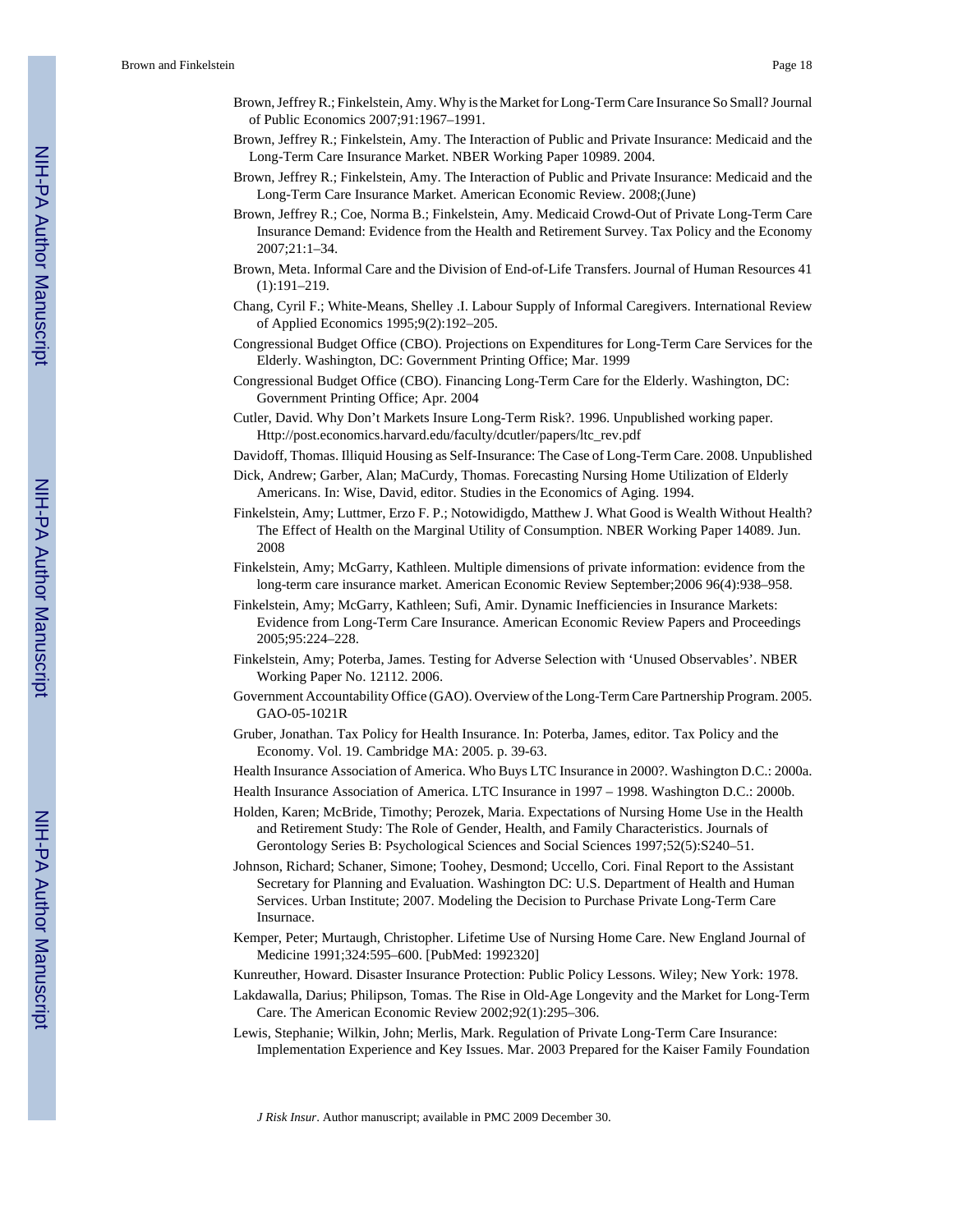- Lindrooth RC, Hoerger Thomas J. Norton Edward C. Expectations Among the Elderly About Nursing Home Entry. Health Services Research 2000;35(5):1181–1202. [PubMed: 11130816]
- Lo Sasso, Anthony; Johnson, Richard W. Does Informal Care from Adult Children Reduce Nursing Home Admissions for the Elderly? Inquiry: The Journal of Health Care Organization Provision and Financing 2002;39(3):279–297.
- Lusardi, Annamaria; Mitchell, Olivia S. Financial Literacy and Retirement Preparedness: Evidence and Implications for Financial Education. Business Economics 2007a;(Januar):35–44.
- Lusardi, Annamaria; Mitchell, Olivia S. Baby Boomer Retirement Security: The Roles of Planning, Financial Literacy, and Housing Wealth. Journal of Monetary Economics 2007b;54(1):205–224.
- MetLife Mature Market Institute. MetLife Market Survey of Nursing Home and Homeare Costs 2002. 2002.
- Mitchell, Olivia S.; Poterba, James M.; Warshawsky, Mark; Brown, Jeffrey R. New Evidence on the Money's Worth of Individual Annuities. American Economic Review 1999;89(December):1299– 1318.
- Murtaugh, Christopher; Peter, Kemper; Brenda, Spillman; Carlso, Barbara. Amount, Distribution, and Timing of Lifetime Nursing Home Use. Medical Care 1997;35(3):204–218. [PubMed: 9071254]
- National Association of Insurance Commissioners (NAIC). Executive Summary of Amendments to the Long-Term Care Insurance Model Regulation. 2002.
- National Center for Health Statistics. Health, United States, 2002 With Chartbook on Trends in the Health of Americans. Hyattsville, Maryland: 2002.
- Newhouse, Joseph. Pricing the Priceless: A Health Care Conundrum. MIT Press; Cambridge, MA: 2002.
- Nocera, Sandra; Zweifel, Peter. Women's Role in the Provision of Long-Term Care, Financial Incentives, and the Future Financing of Long-Term Care. In: Eisen, R.; Sloan, FA., editors. Long-Term Care: Economic Issues and Policy Solutions. Kluwer Academic Publishers; Boston: 1996. p. 79-102.
- Norton, Edward. Elderly assets, Medicaid policy, and spend-down in nursing homes. Review of Income and Wealth 1995;41(3):309–329.
- Norton, Edward. Long-term Care. In: Culyer, AJ.; Newhouse, JP., editors. Handbook of Health Economics. Vol. vol 1. Elsevier Science; 2000. ch 17
- Oxford Analytica. How Will Boomers Pay for Long-Term Care?. [July 20, 2007]. 2007 Posted at [www.forbes.com/2007/07/19/longterm-health-care-bizcx\\_0720oxford\\_print.html](http://www.forbes.com/2007/07/19/longterm-health-care-bizcx_0720oxford_print.html)
- Pauly, Mark. The Rational Nonpurchase of Long-Term-Care Insurance. Journal of Political Economy 1990;98(1):153–168.
- Pezzin, Liliana; Schone, Barbara S. Intergenerational Household Formation, Female Labor Supply and Informal Caregiving: A Bargaining Approach. Journal of Human Resources 1999;34(3):475–503.
- Robinson, James. A Long-Term Care Status Transition Model. presented at the 1996 Bowles Symposium on the Old-Age Crisis: Actuarial Opportunities; Georgia State University. Sep.
- Scanlon, William J. Possible Reforms for Financing Long-Term Care. Journal of Economic Perspectives 1992;6(3):43–58. [PubMed: 10171516]
- Sloan, Frank A.; Hoerger, Thomas J.; Picone, Gabriel. Effects of Strategic Behavior and Public Subsidies on Families' Long-Term Care Decisions. In: Eisen, R.; Sloan, FA., editors. Long-Term Care: Economic Issues and Policy Solutions. Kluwer Academic Publishers; Boston: 1996. p. 45-78.
- Sloan, Frank A.; Picone, Gabriel; Hoerger, Thomas J. The Supply of Children's Time to Disabled Elderly Parents. Economic Inquiry 1997;XXXV:295–308.
- Sloan, Frank A.; Norton, Edward C. Adverse Selection, Bequests, Crowding Out, and Private Demand for Insurance: Evidence from the Long-term Care Insurance Market. Journal of Risk and Uncertainty 1997;15:201–219.
- Society of Actuaries. Report of the Long-Term-Care Experience Committee: 1985 National Nursing Home Survey Utilization Data. Transactions of the Society of Actuaries 1992:101–164. 1988-89-90 Reports.
- Society of Actuaries. Long-Term Care Insurance Valuation Methods: Society of Actuaries Long-Term Care Insurance Valuation Methods Task Force. Transactions of the Society of Actuaries 1996;47:599–773.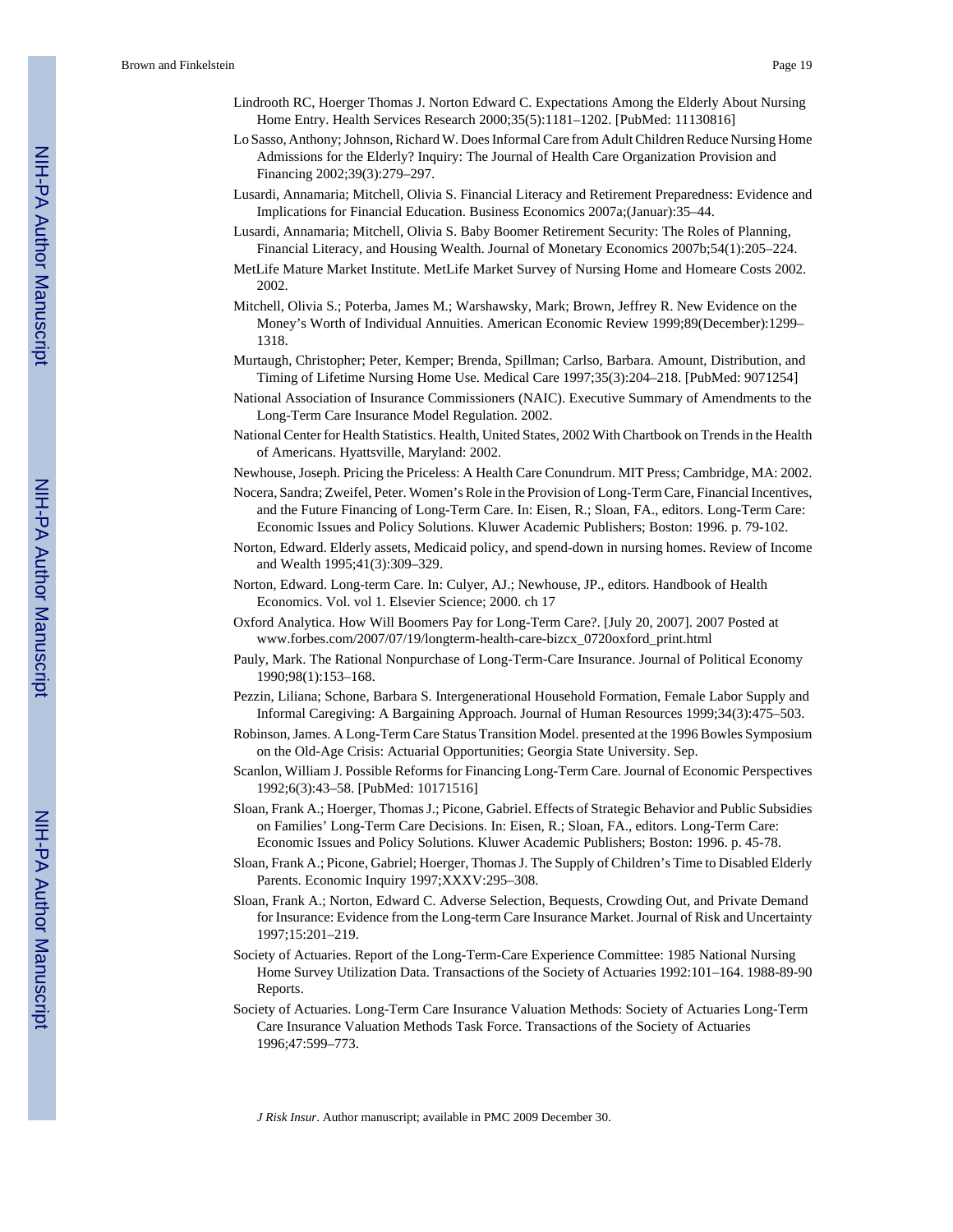- Stern, Steven. Estimating Family Long-Term Care Decisions in the Presence of Endogenous Child Characteristics. Journal of Human Resources 1995;30(3):551–580.
- Taylor, Donald H., Jr.; Osterman, Jan; Acuff, S. Will; Østbye, Truls. Do Seniors Understand Their Risk of Moving to a Nursing Home? Health Services Research 2005;40(3):811–828. [PubMed: 15960692]
- United States Congress, Committee on Ways and Means. 2004 Green Book. Washington DC: GPO; 2004.
- Wiener, Joshua M.; Hanley, Raymond J.; Clark, Robert; Van Nostrand, Joan F. Measuring Activities of Daily Living: Comparisons Across National Surveys. Journal of Gerontology: Social Sciences 1990;45(6):S229–237.
- Wiener, Joshua; Tilly, Jane; Goldenson, Susan. Federal and state initiatives to jump start the market for private long-term care insurance. The ElderLaw Journal 2000;8(1):57–99.
- Zeckhauser, Richard. Medical Insurance: A Case Study of the Tradeoff Between Risk Spreading and Appropriate Incentives. Journal of Economic Theory 1970;2(1):10–26.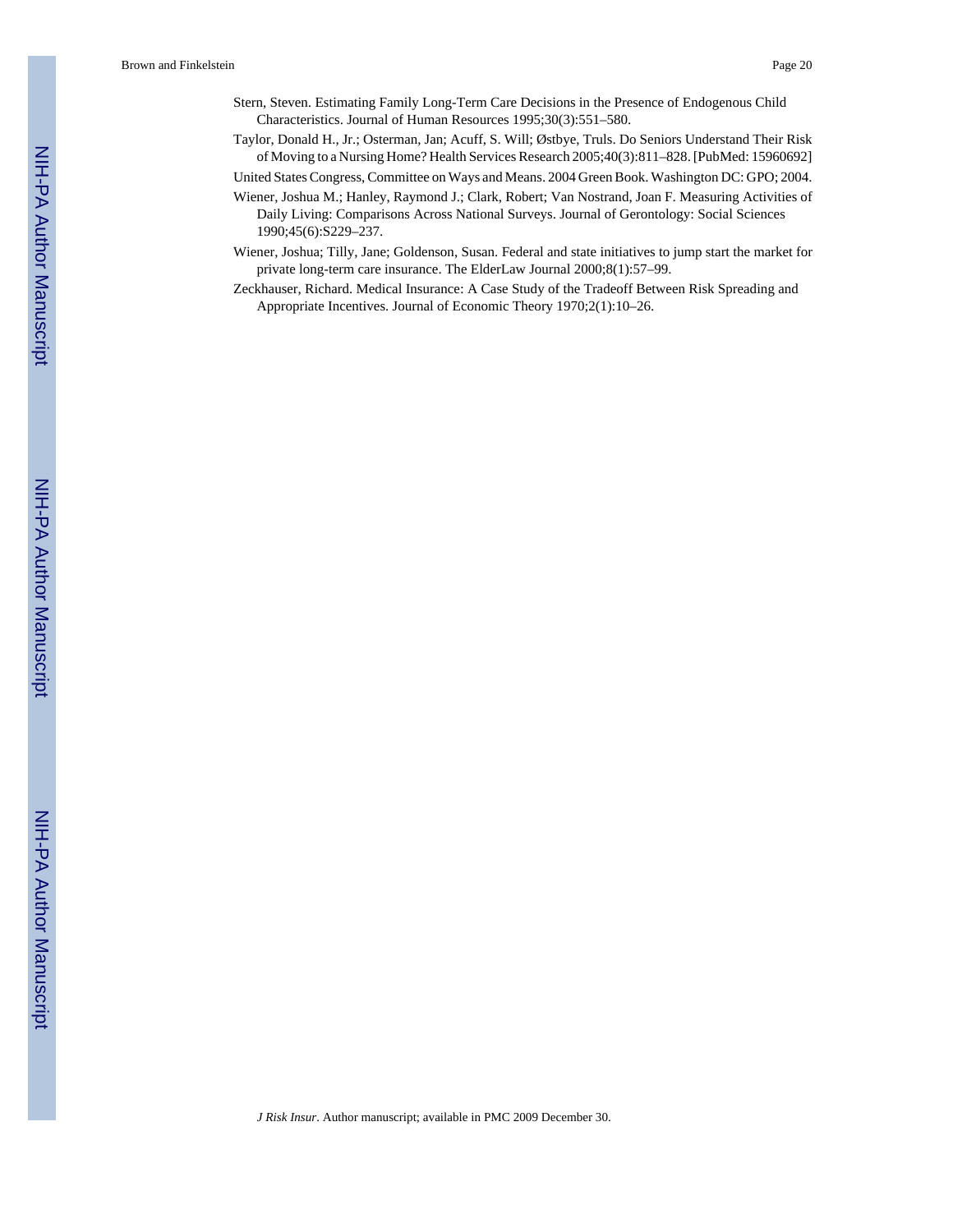| Model                      | Data Sources                                            |      | entering a nursing home<br>Probability of ever |        |                                     | Average age of first entry into nursing<br>home (conditional on entry) |           | <b>Expected time in</b><br>(conditional on<br>nursing home<br>entry) | % of those who enter<br>nursing home who<br>spend more than |                     |
|----------------------------|---------------------------------------------------------|------|------------------------------------------------|--------|-------------------------------------|------------------------------------------------------------------------|-----------|----------------------------------------------------------------------|-------------------------------------------------------------|---------------------|
|                            |                                                         | Male | Female                                         | Unisex | Male                                | Female                                                                 | Unisex    | Unisex                                                               | 1 year<br>(Unisex)                                          | 5 years<br>(unisex) |
| Robinson Model             | NLTCS (1982, 1984,<br>1989 and 1994) and<br>NNHS (1985) | 0.30 | 0.48                                           | 0.39   | (median)<br>83                      | (median)<br>84                                                         | 83 (mean) | 1.8 years                                                            | 40%                                                         | 11%                 |
| Dick et al (1994)          | NLTCS (1982, and 1984)<br>and NNHS (1985)               |      |                                                | 0.35   | (median)<br>$\overline{\mathbf{s}}$ | $rac{84}{\text{median}}$                                               |           | 1.8 years                                                            | 40%                                                         | 12%                 |
| Kemper and Murtaugh (1991) | 1986 National Mortality<br>Followback Survey            | 0.33 | 0.52                                           | 0.43   |                                     |                                                                        | 83 (mean) |                                                                      | 55%                                                         | 21%                 |
| Murtaugh et al. (1997)     | 1985 NNHS                                               |      |                                                | 0.39   |                                     |                                                                        |           | 2.7 years                                                            | 51%                                                         | 20%                 |
| Wiener at al.              | NLTCS (1982, 1984) and<br>NNHS (1985)                   |      |                                                | 0.49   |                                     |                                                                        |           | 2.2 years                                                            | 45%                                                         | 14%                 |

Note: The "Robinson Model" is described in more detail in Robinson (196) and Brown and Finkelstein (2004). Although the model allows for estimation of care utilization that satisfies the health criteria that<br>private insura Note: The "Robinson Model" is described in more detail in Robinson (196) and Brown and Finkelstein (2004). Although the model allows for estimation of care utilization that satisfies the health criteria that private insurance policies typically require for care to be reimbursable, for comparability with the rest of the literature the estimates presented here do not impose this requirement.

Source: Brown and Finkelstein (2007), Appendix Table A-1 Source: Brown and Finkelstein (2007), Appendix Table A-1

*J Risk Insur*. Author manuscript; available in PMC 2009 December 30.

**Table 1**

NIH-PA Author Manuscript

NIH-PA Author Manuscript